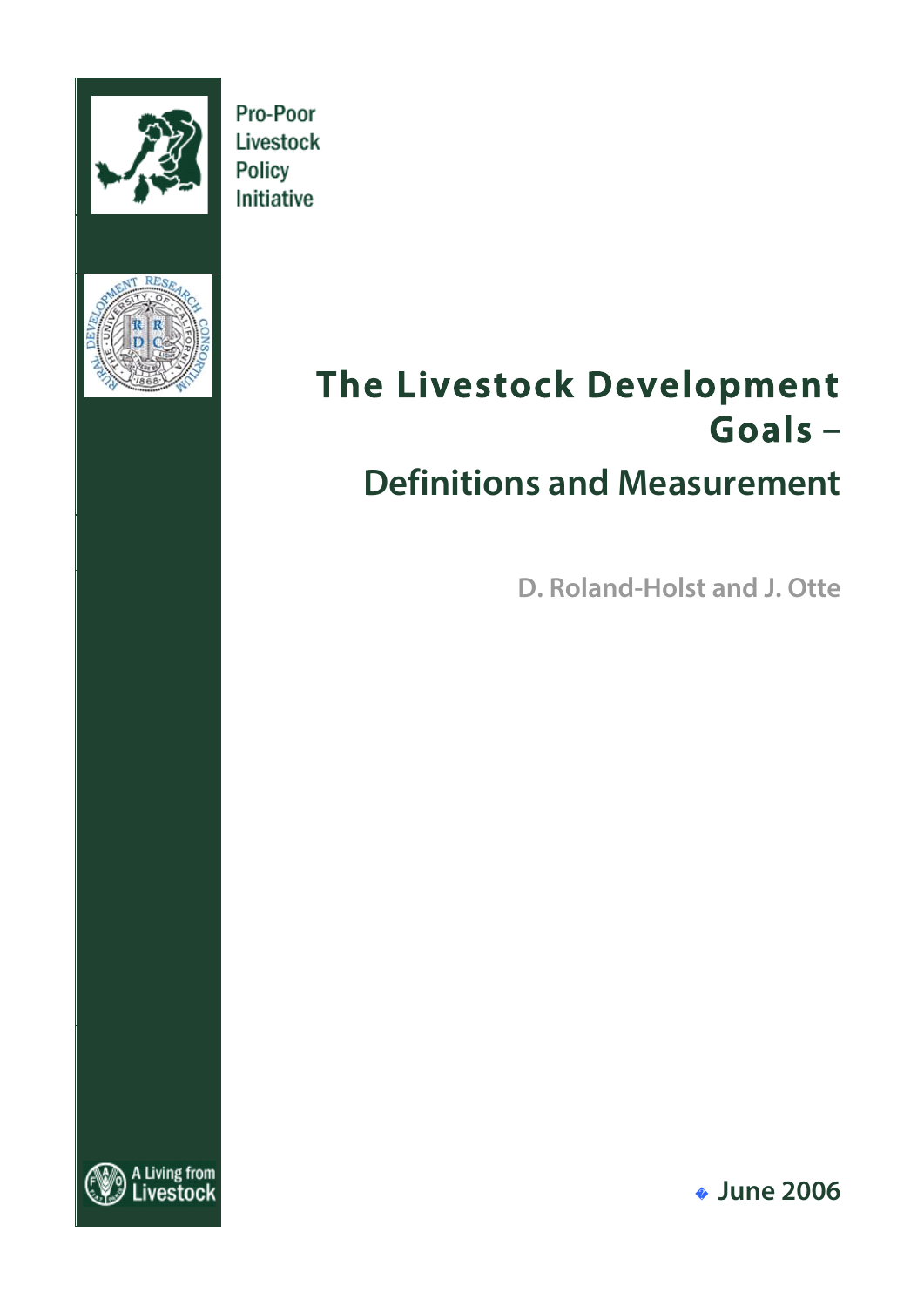# **Introduction**

As part of its commitments to advancing livestock's contribution to poverty alleviation, the FAO's Pro-Poor Livestock Policy Initiative (PPLPI) is developing a set of overall development objectives and metrics to assess progress toward them. These objectives have been named the Livestock Development Goals (LDGs) to evoke their close relationship with the more general Millennium Development Goals (MDGs) promulgated by UN institutions to assess progress in global living standards. While the livestock development goals and indicators are of independent relevance and interest to PPLPI and livestock policy makers, their conformity with the MDGs recognizes the usefulness of the latter in the international development dialogue and is also intended to emphasize the integral contribution of livestock to improving the livelihoods of the majority of the world's poor who live in rural areas.

This note sets forth eight Livestock Development Goals that will be used to measure progress and performance of livestock oriented policies in poor countries, particularly those policies associated with the FAO's own PPLPI. The goals cover not only direct economic contributions from livestock production, but a variety of other welfare criteria associated with this economic activity, nutrition, including hygiene and disease risk, and sustainable agricultural practices. In addition to the LDGs themselves, we set out a series of indicators to measure the degree of progress toward each of the goals. These indicators offer a means to draw upon the immense and diverse reserve of household survey and other data that has been assembled in developing countries. Over twenty types of indicators are proposed, each distilling raw data to better interpret the effectiveness of development policies ex post, concurrently, and even (using simulation methods) ex ante.

By establishing standards and metrics as well as supporting policy dialogue, it is hoped that PPLPI can contribute to more effective development strategy in its own programs and in the larger universe of rural, agricultural, and food oriented policy.

The following eight Livestock Development Goals are proposed for use in program evaluation.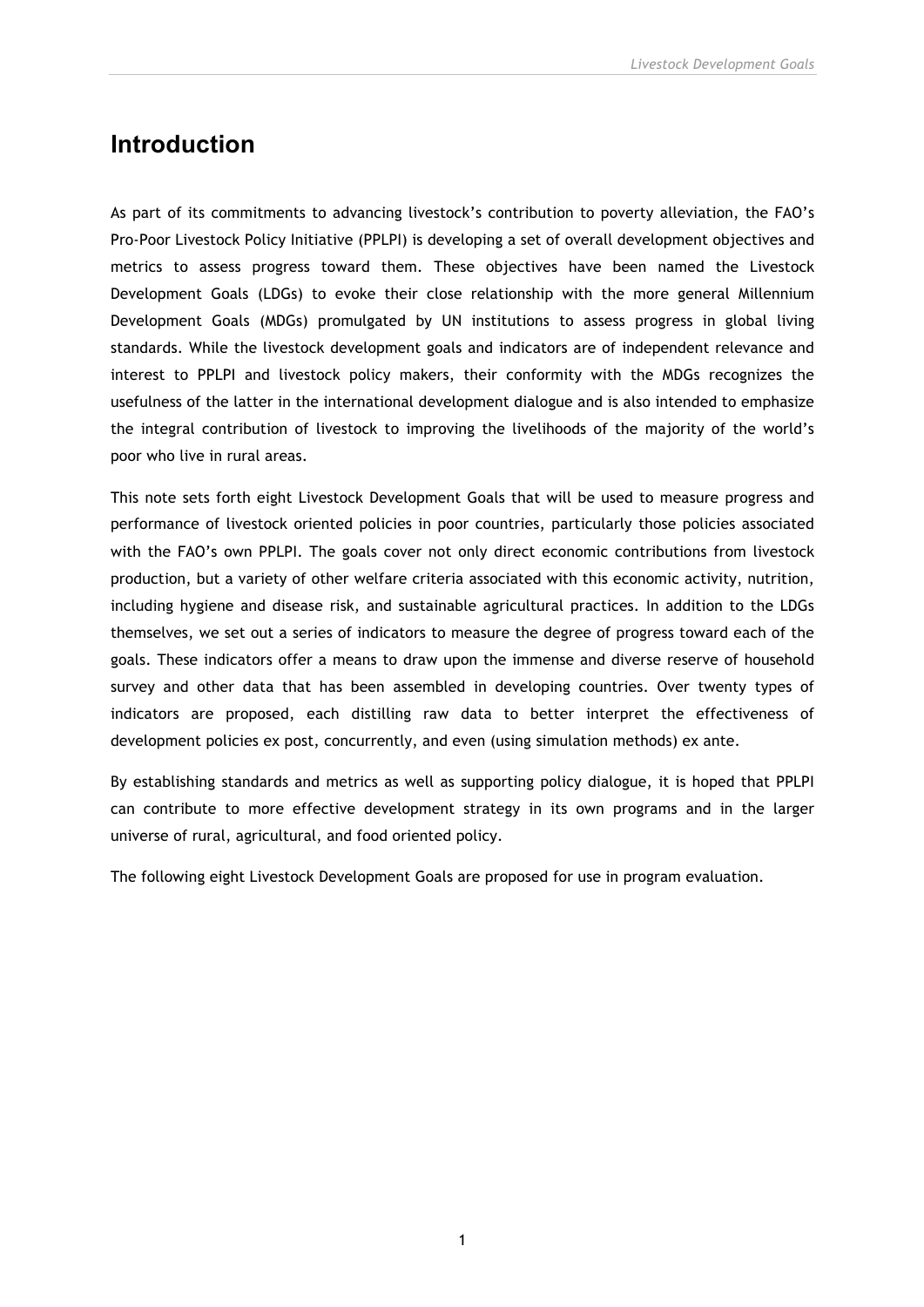# *Livestock Development Goals*

*Goal 1: Eradicate extreme poverty: Halve between 1990 and 2015 the proportion of livestock dependent people whose income is less than 1\$/day.*

*Goal 2: Increase smallholder food security and protein sufficiency: Promote gender-balanced policies to enhance the role livestock as a source of income and protein. Reduce by 2/3 malnutrition among smallholders by 2015.*

*Goal 3: Increase smallholder value-added: Double budgets for public investment enhancing smallholder access to extension services and markets by 2015, with emphasis on public actions that raise productivity and reduce livestock market distortions.*

*Goal 4: Improve animal health (and welfare?): Promote higher standards for animal health, husbandry, including hygienic and humane production and processing practices.*

*Goal 5: Combat epidemic and zoonotic diseases: Avert major epidemics and reduce the incidence of transboundary animal diseases and zoonoses by 1/2 by 2015.*

*Goal 6: Ensure sustainability of livestock keeping: Integrate the principles of sustainable development into livestock policies and programs. Avoid overstocking and promote sustainable patterns of land and water use, agrochemical and pharmaceutical application.*

*Goal 7: Conserve indigenous livestock varieties: Each country shall maintain a complete inventory of domestic livestock varieties, including detailed scientific and economic descriptions, and promote conservation of legacy genetic material.*

*Goal 8: Develop a global partnership for pro-poor livestock policy development, market standards and technology sharing: Establish a clearing house for dissemination and sharing of intellectual property, genetic material, and technologies related to livestock production, processing and marketing.*

The remainder of this note is devoted to the definition and estimation of indicators that measure progress toward the LDGs. Detailed metrics are proposed for progress toward each of the eight LDGs.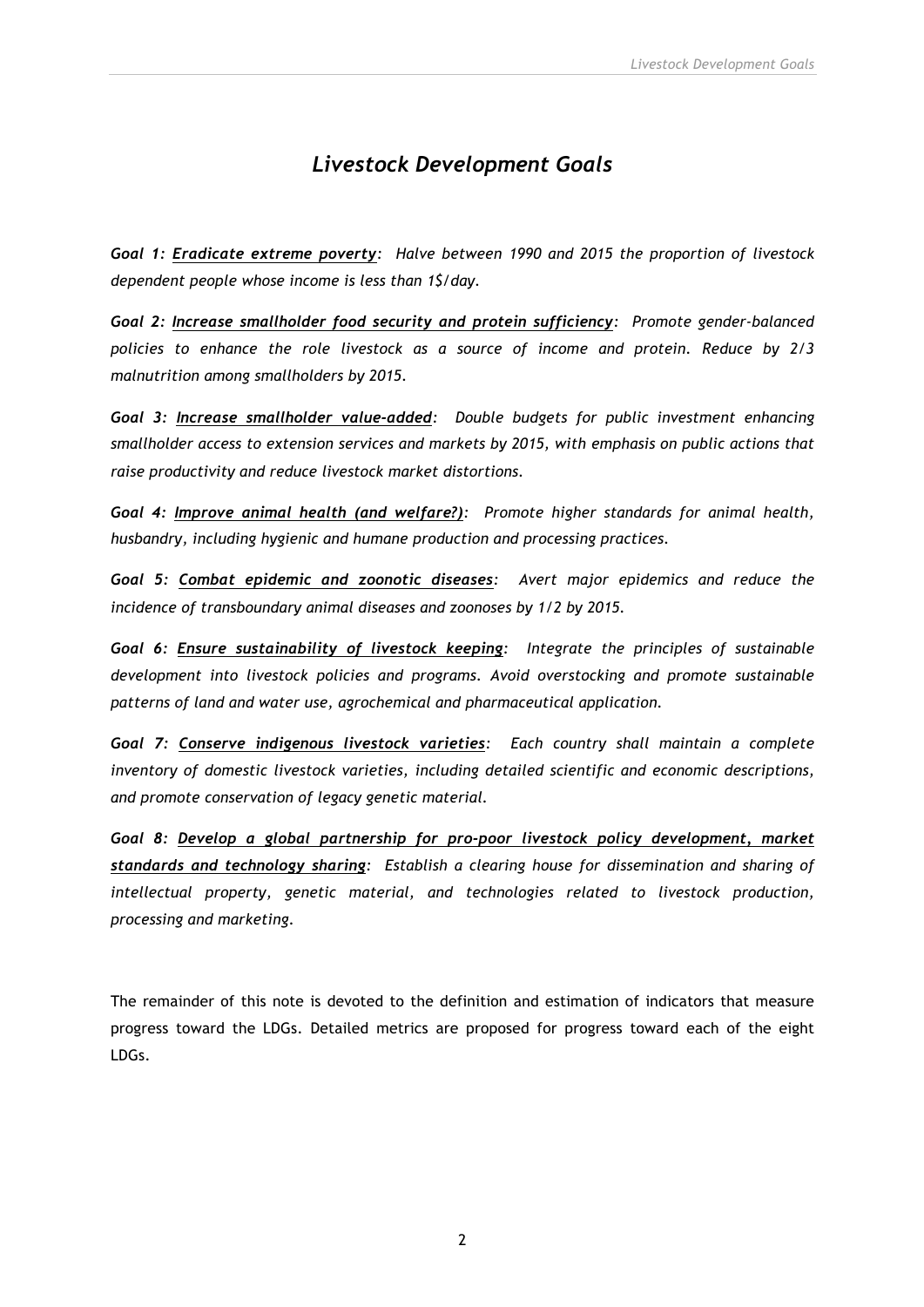# **Goal 1: Eradicate extreme poverty**

#### **Objective**

Halve between 1990 and 2015 the proportion of livestock dependent (LD) people whose income is less than 1\$/day.

#### **Indicators**

- 1. Proportion of LD population below \$1 (PPP) a day
- 2. Poverty headcount ratio (percent of LD population below national poverty line)
- 3. Poverty gap ratio (incidence x depth of poverty)
- 4. Share of poorest quintile in national consumption

### **1.1 Proportion of LD population below \$1 (PPP)/day**

#### **Definition<sup>1</sup>**

Proportion of LD population below \$1 per day is the percentage of the population living on less than \$1.08 a day at 1993 international prices, with each income unit of the population weighted by the share of livestock income in total income. The \$1 a day poverty line is compared to consumption or income per person and includes consumption from own production and income in kind. Because this poverty line has fixed purchasing power across countries or areas, the \$1 a day poverty line is often called an absolute poverty line. The indicator allows for comparing and aggregating progress across countries in reducing the number of people living under extreme poverty and for monitoring trends at the global level.

#### **Method of computation**

The basic formula for this indicator is a headcount poverty measure, defined with respect to some exogenously specified poverty line and formally expressed as follows:

$$
LDI1.1 = \frac{q_{LD}}{n_{LD}}
$$

 $1$  The specification of several LDGs draws heavily upon the precedence of MDG work by other UN/CGIAR institutions, the World Bank in particular.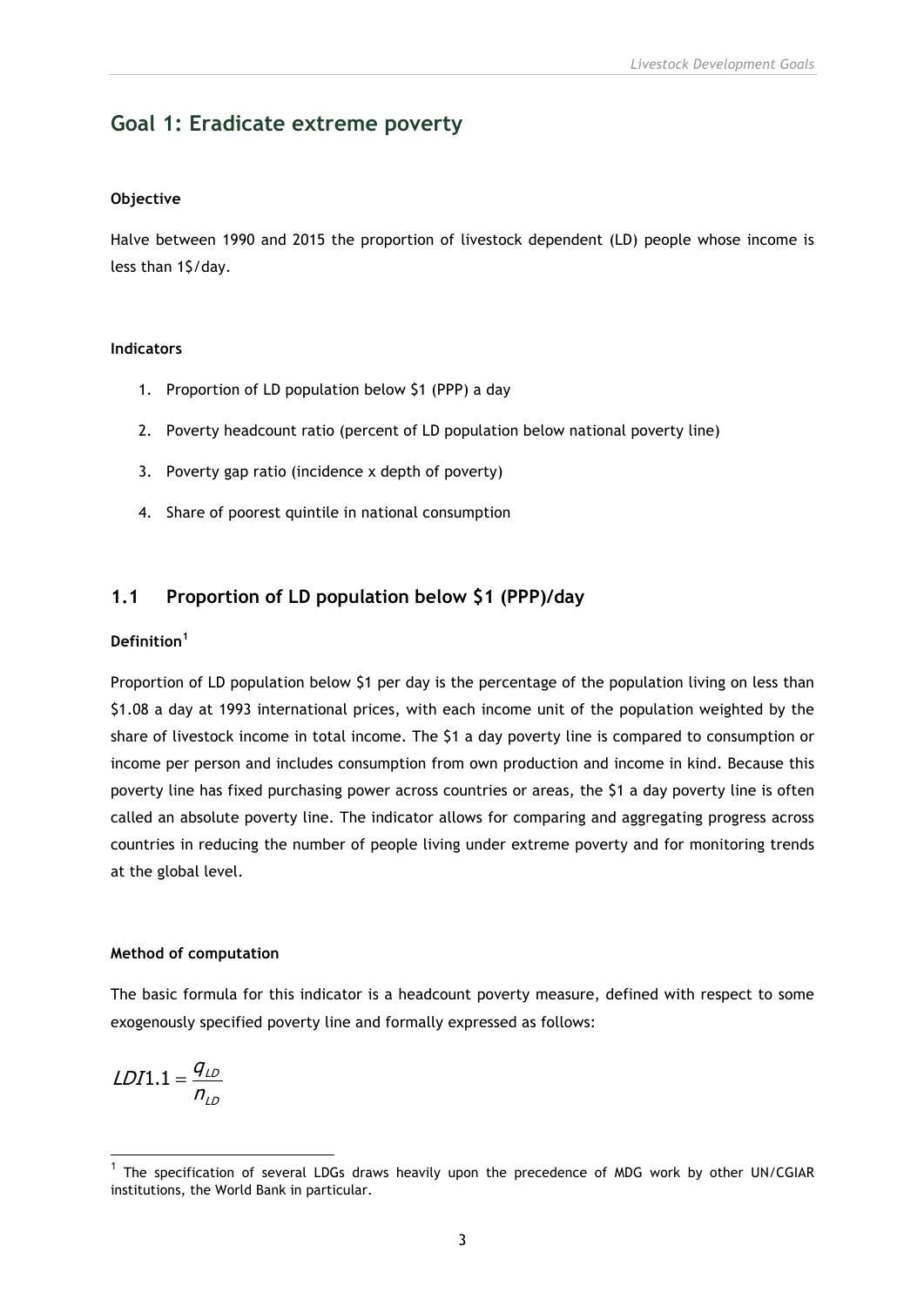where

$$
q_{LD} = \sum_{i=1}^{q} \lambda_i
$$
 = cumulative livestock dependence among the poor

$$
n_{LD} = \sum_{i=1}^{n} \lambda_i
$$
 = cumulative livestock dependence in the population

 $\lambda$ *i* = share of livestock income in total income of household i

International poverty is regularly based on a \$1 a day poverty line. Estimates are based on incomes or consumption levels derived from household surveys. Whenever possible, consumption is preferred to income for measuring poverty. When consumption data are not available, income is used.

Consumption, which includes consumption for own production, or income per person, and its distribution are estimated from household surveys. Household consumption or income is divided by the number of people in the household to establish the income per person.

The distribution of consumption or income is estimated using empirical Lorenz (distribution) curves weighted by household size. In all cases measures of poverty to obtain Lorenz curves are calculated from primary data resources rather than existing estimates.

Poverty in a country is estimated by converting the \$1 a day poverty line to local currency using the latest purchasing power parity (PPP) exchange rates for consumption taken from World Bank estimates. Local consumer price indices are then used to adjust the international poverty line in local currency to prices prevailing around the time of the surveys. This international poverty line is used to identify how many people are below the \$1 a day threshold.

The PPP-based international poverty line is required only to allow comparisons across countries and to produce estimates of poverty at the aggregate level. Most countries also set their own poverty lines (see indicator 1b).

#### **Data resources**

Data on household income, consumption and expenditure, including income in kind, are generally collected through household budget surveys or other surveys covering income and expenditure.

When available, household consumption data are preferred to income data. National statistical offices, sometimes in conjunction with other national or international agencies, usually undertake such surveys.

Only surveys that meet the following criteria are used: they are nationally representative, include a sufficiently comprehensive consumption or income aggregate (including consumption or income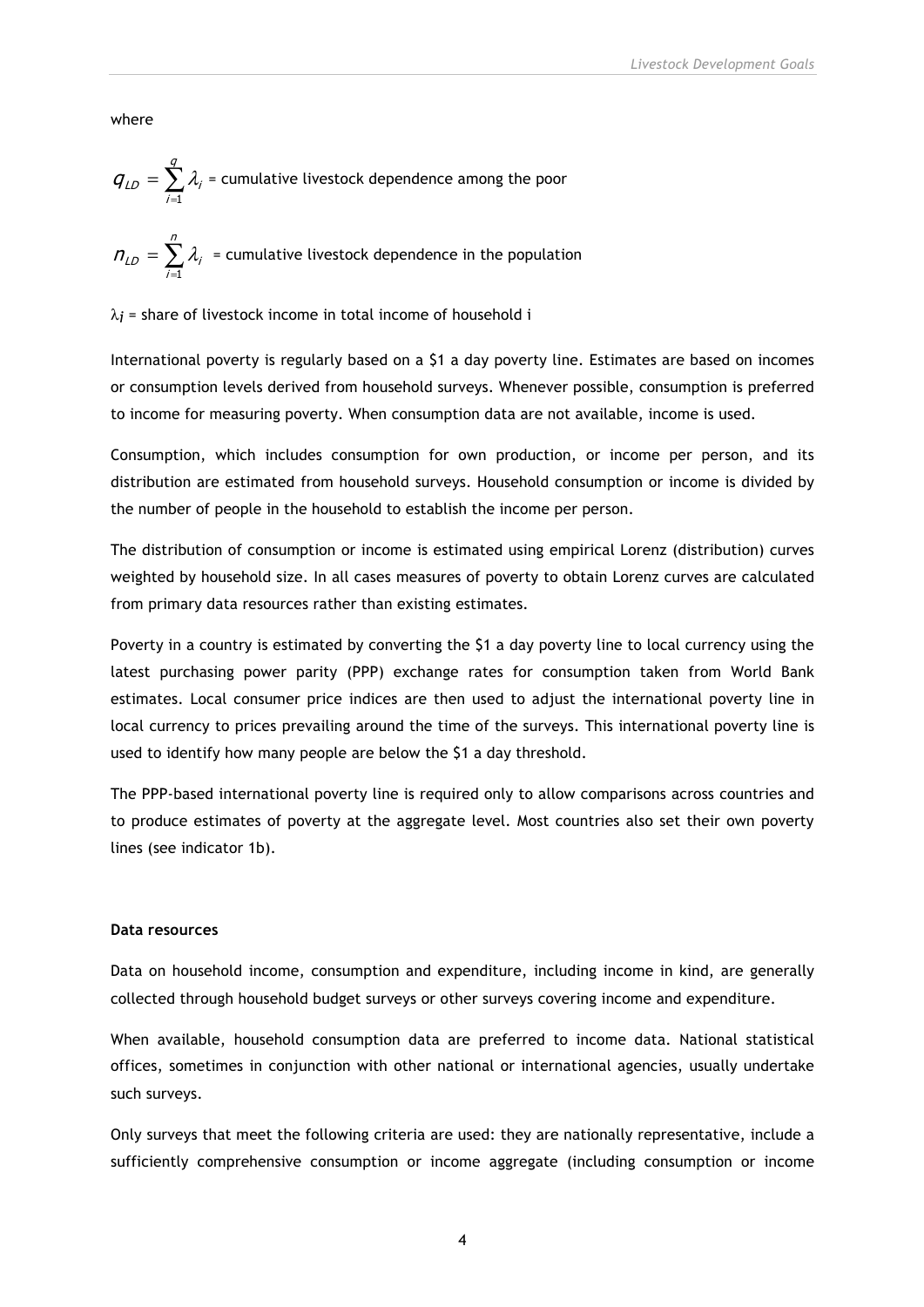from own production), and allow for the construction of a correctly weighted distribution of consumption or income per person.

The most recent estimates of PPP for developing countries are based on data collected between 1993 and 1996, standardized to 1993 international prices. Global price comparisons are carried out by the International Comparisons Program of the World Bank and others. New estimates of PPPs are expected in 2006.

#### **1.2 Poverty headcount ratio (% of population below the national poverty line)**

#### **Definition**

The poverty headcount ratio is the proportion of the national population whose incomes are below the official threshold (or thresholds) set by the national government. National poverty lines are usually set for households of various compositions to allow for different family sizes. Where there are no official poverty lines, they may be defined as the level of income required to have only sufficient food or food plus other necessities for survival. This indicator allows for monitoring the proportion of the national population that is considered poor by a national standard. Most poverty analysis work for countries is based on national poverty lines. National poverty lines tend to increase in purchasing power with the average level of income of a country.

#### **Method of computation**

Household income (or consumption) and its distribution are estimated from household surveys (see indicator 3). The incomes of various household types, by composition, may then be compared with the poverty lines for those types of household. If the poverty lines are expressed in terms of income per adult equivalent or some similar measure, the incomes of the households must be measured on a similar basis. Household income may be converted to income per adult equivalent by using the modified equivalence scale of the Organisation for Economic Co-operation and Development (OECD)—in which the first household member over 16 equals 1, all others over 16 equal 0.5, all under 16 equal 0.3—or some other equivalence scale. Household incomes are then divided by the 'equivalized' number of people in the household (two adults would equal 1.5 according to the OECD scale) to establish income per person.

Once the number of households that are below the poverty line has been estimated, the number of people in those households is aggregated with livestock dependency weights to estimate the percentage of the LD population below the line.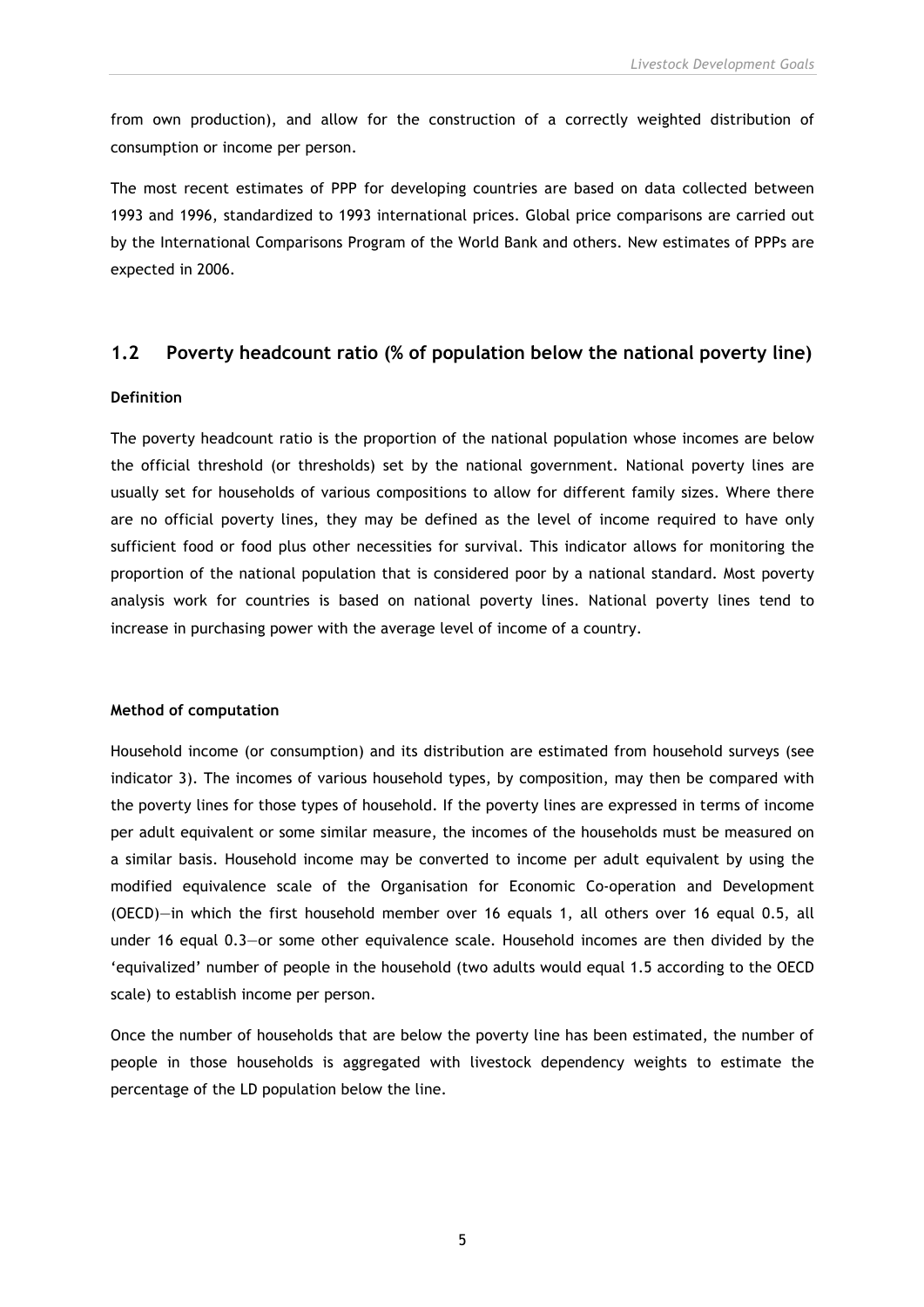#### **Data resources**

Data on household income, consumption and expenditure, including income in kind, are generally collected through household budget surveys or other surveys covering income and expenditure.

National statistical offices, sometimes in conjunction with other national or international agencies, usually undertake such surveys.

#### **1.3 Poverty gap ratio (incidence x depth of poverty)**

#### **Definition**

Poverty gap ratio is the mean distance separating the population from the poverty line (with the non-poor being given a distance of zero), expressed as a percentage of the poverty line. This indicator measures the "poverty deficit" of the entire population, where the poverty deficit is the per capita amount of resources that would be needed to bring all poor people above the poverty line through perfectly targeted cash transfers.

#### **Method of computation**

The poverty gap ratio is the sum of the income gap ratios for the population below the poverty line, divided by the total population, which can be expressed as follows:

$$
LDI1.3 = \frac{1}{n} \sum_{1}^{q} \left( \frac{z - y_i}{z} \right)
$$

where z is the poverty line, yi is the income of individual i, q is the number of poor people and n is the size of the population. The poverty gap can also be expressed (and thus calculated) as the product of the average income gap ratio of poor people and the headcount ratio, or LDI 1.1 above. Note that

 $\sum_{i}^{q}(z-\gamma_{i})$ 1 = total income deficit of the poor = minimum cost to eliminate poverty with perfect

targeting

$$
LDI1.3 = \frac{1}{n} \frac{\sum_{i=1}^{n} (z - y_i)}{nz}
$$
 = Targeted welfare budget  
Untargeted welfare budget

1- LDI1.3 = Gain from targeting = % of untargeted budget saved.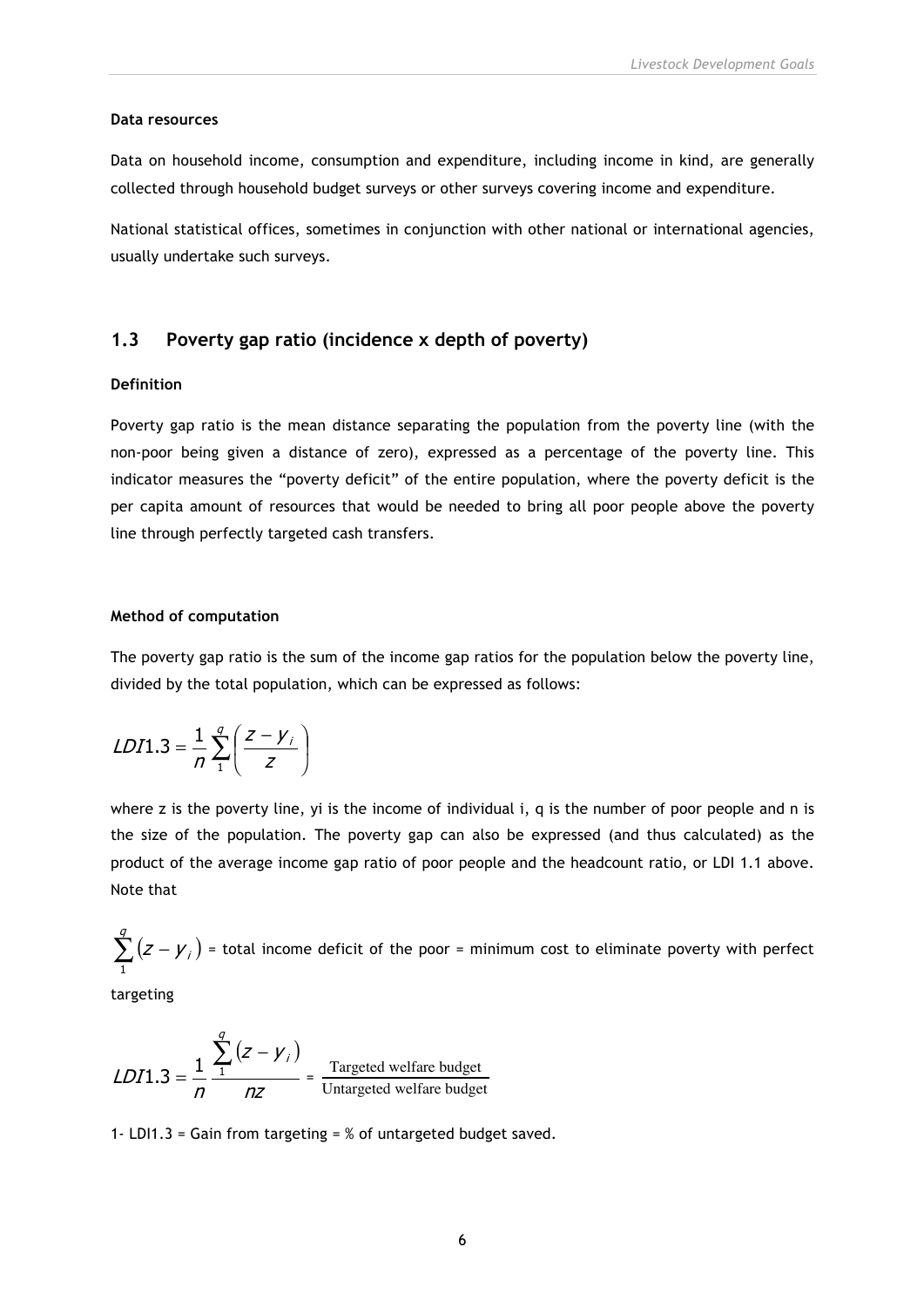All these formulas are calculated based on data on individuals ( $y_i$  as individual income or consumption). If household-level data are used, the formulas have to be adjusted by the weight W<sub>i</sub>, which is the household size times the share of livestock income in total income and a sampling expansion factor for every household i.



#### **Data resources**

When based on the \$1 a day poverty line, this indicator is calculated by the World Bank. When based on national poverty lines, the indicator is commonly calculated by national agencies. The data required are the same as those for indicator 1.1.

#### **1.4 Share of poorest LD quintile in national consumption**

#### **Definition**

Share of the poorest LD quintile in national consumption is the income that accrues to the poorest fifth of the population. This indicator provides information about the distribution of consumption or income of the poorest fifth of the population. Because the consumption of the poorest fifth is expressed as a percentage of total household consumption (or income), this indicator is a 'relative inequality' measure. Therefore, while the absolute consumption of the poorest fifth may increase, its share of total consumption may remain the same (if the total goes up by the same proportion), decline (if the total goes up by a larger proportion) or increase (if the total goes up by a smaller proportion).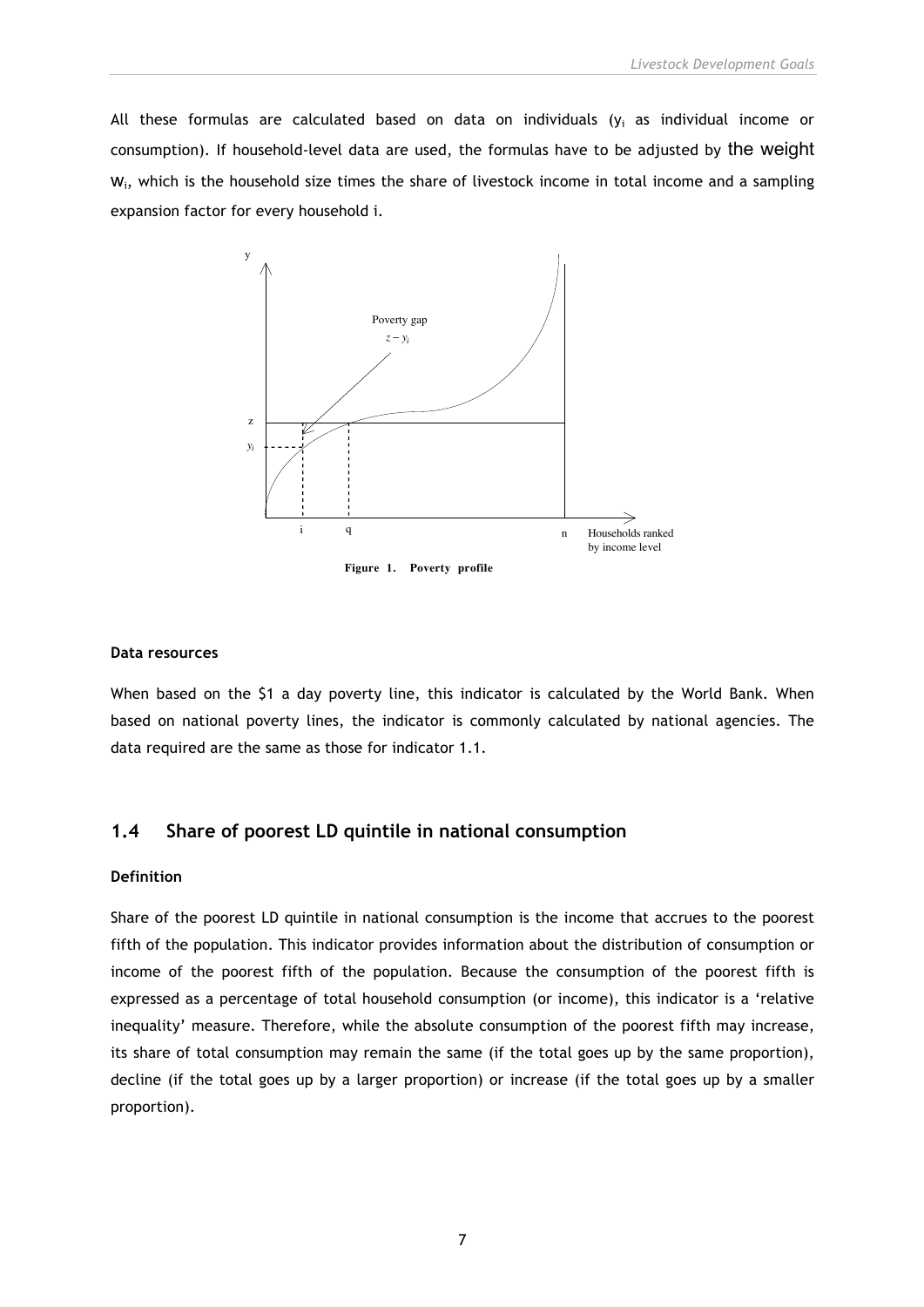#### **Method of computation**

Household income and its distributions are estimated from household surveys. Household income is adjusted for household size to provide a more consistent measure of per capita income for consumption. Household income is divided by the number of people in the household to establish income per person. The population is then ranked by income. The income of the bottom fifth is expressed as a percentage of aggregate household income. The calculations are made in local currency, without adjustment for price changes or exchange rates or for spatial differences in cost of living within countries, because the data needed for such calculations are generally unavailable.

#### **Data resources**

For international purposes, this indicator is calculated by the World Bank, but it may also be calculated by national agencies. The World Bank Group's Development Research Group produces the indicator based on primary household survey data obtained from government statistical agencies and World Bank country departments.

Data on household income or consumption come from household surveys. Because underlying household surveys differ across countries in methods and type of data collected, the World Bank tries to produce comparable data for international comparisons and for analysis at the aggregated level (regional or global). Survey data provide either per capita income or consumption. Whenever possible, consumption data are used rather than income data. Where the original household survey data are not available, shares are estimated from the best available grouped data.

# **Goal 2: Increase smallholder food security and protein sufficiency**

#### **Objective**

Promote gender-balanced policies to enhance the role livestock as a source of income and protein. Reduce by 2/3 malnutrition among smallholders by 2015.

#### **Indicators**

- 1. Proportion of LD population below minimum level of dietary energy consumption
- 2. Prevalence of underweight in LD children (under five years of age)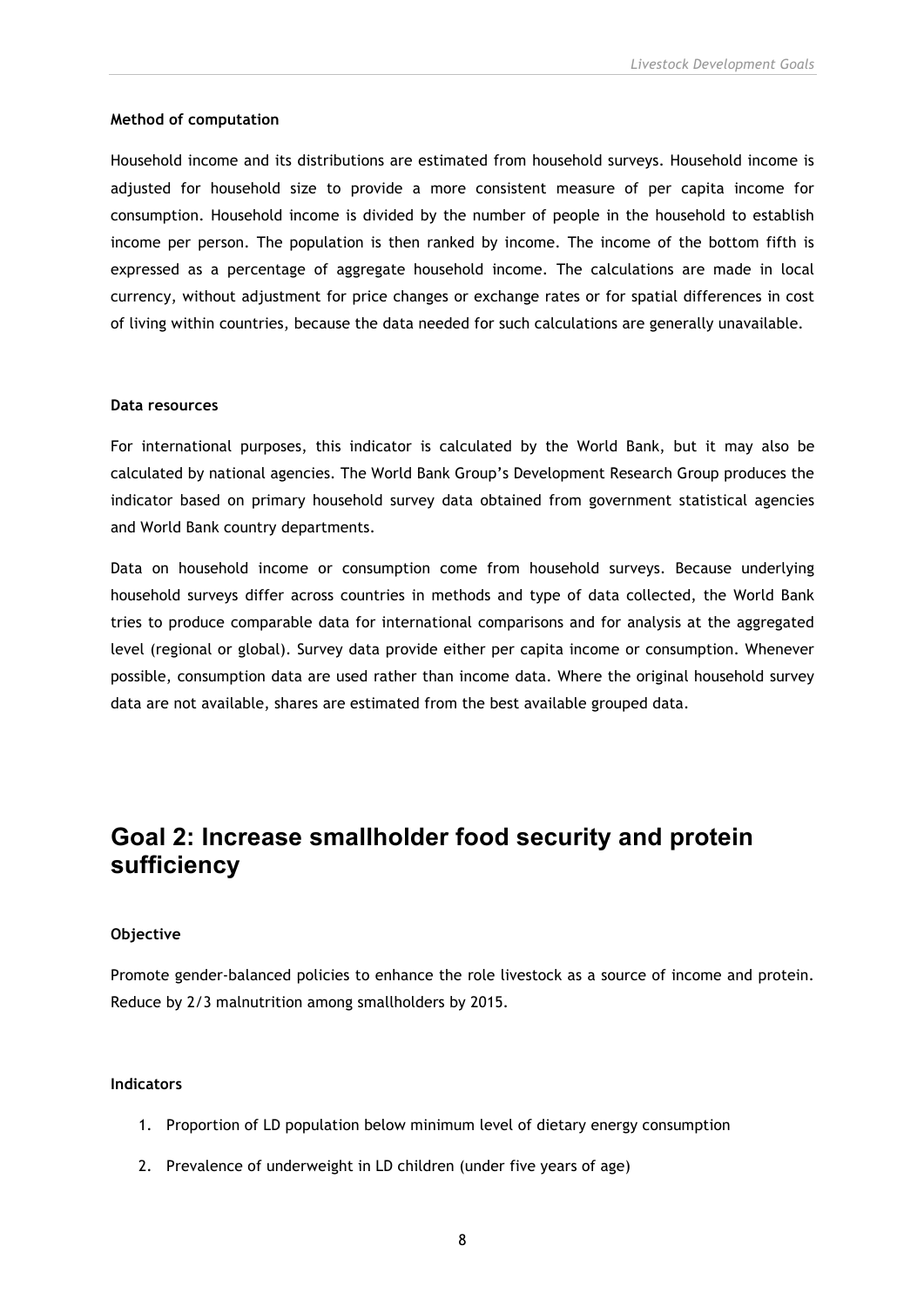# **2.1 Proportion of LD population below minimum level of dietary energy consumption**

#### **Definition**

The proportion of the population below the minimum level of dietary energy consumption is the percentage of the population whose food intake falls below the minimum level of dietary energy requirements. This is also referred to as the prevalence of under-nourishment, which is the percentage of the population that is undernourished.

This indicator measures an important aspect of the food insecurity of a population. Sustainable development demands a concerted effort to reduce poverty, including finding solutions to hunger and malnutrition. Alleviating hunger is a prerequisite for sustainable poverty reduction since undernourishment seriously affects labour productivity and earning capacity. Malnutrition can be the outcome of a range of circumstances. In order to work, poverty reduction strategies must address food access, availability (physical and economical) and safety.

#### **Method of computation**

Estimation of the proportion of people with insufficient food (under-nourishment) involves specification of the distribution of dietary energy consumption, considering the total food availability (from national global statistics) and inequality in access to food (from national household surveys). The distribution is assumed to be uni-modal and skewed. The log-normal function is used in estimating the proportion of the population below a minimum energy requirement level or cut-off point. The cut-off point is estimated as a population per capita average value, based on dietary energy needed by different age and gender groups and the proportion of the population represented by each age group.

The estimates are not normally available in countries. The Food and Agriculture Organization of the United Nations (FAO) prepares these estimates at the national level. These are then aggregated to obtain regional and global estimates.

#### **Data resources**

The main data resources are country statistics on local food production, trade, stocks and non-food uses; food consumption data from national household surveys; country anthropometric data by gender and age and UN country population estimates, total and by gender and age.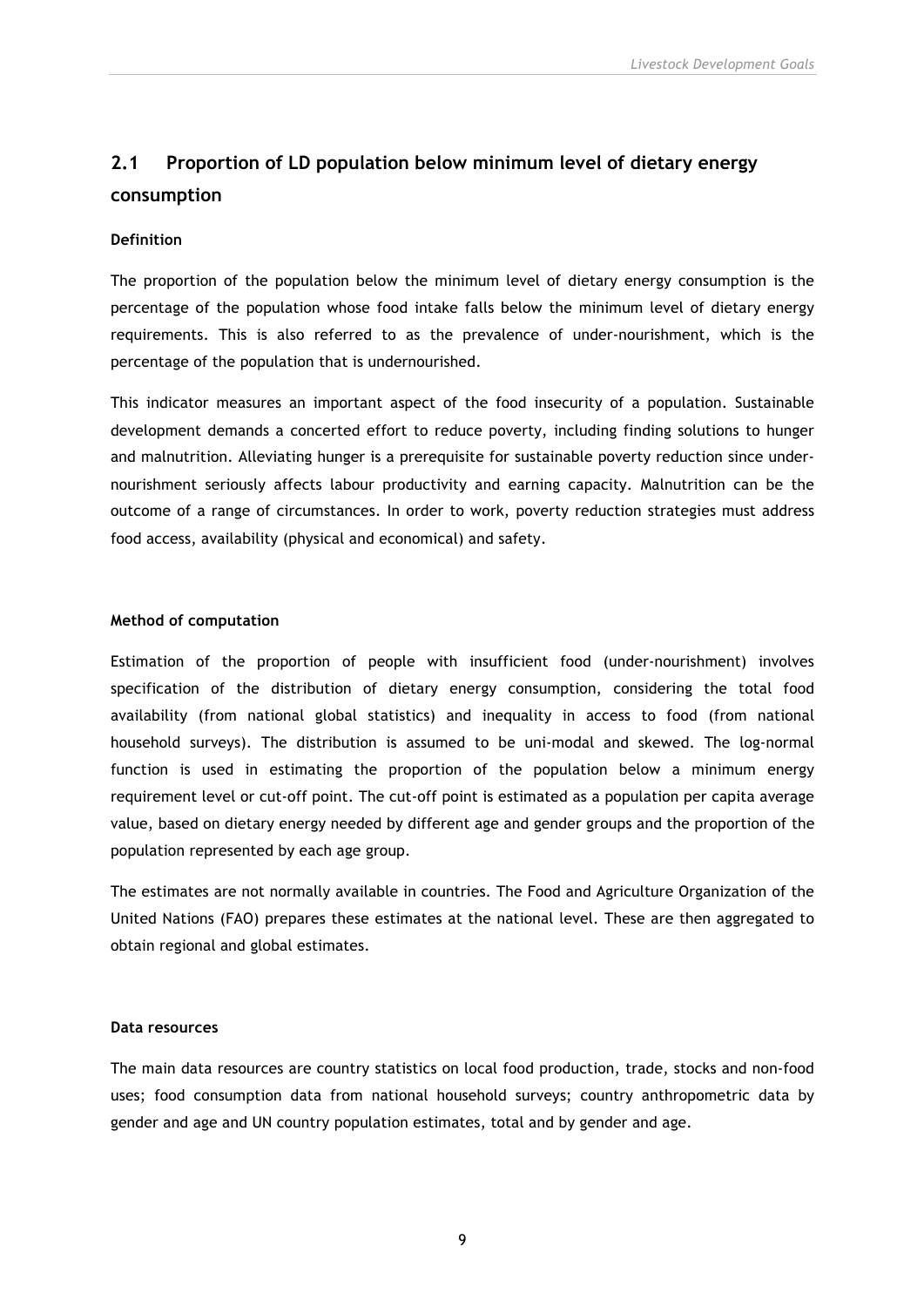### **2.2 Prevalence of underweight in LD children (under five years of age)**

#### **Definition**

Prevalence of (moderately or severely) underweight children is the percentage of children under five years old whose weight for age is less than minus two standard deviations from the median for the international reference population ages 0–59 months. The international reference population was formulated by the National Center for Health Statistics as a reference for the United States and later adopted by the World Health Organization (WHO) for international use (often referred to as the NCHS/WHO reference population).

Child malnutrition, as reflected in body weight, is selected as an indicator for several reasons. Child malnutrition is linked to poverty, low levels of education, and poor access to health services. Malnourishment in children, even moderate, increases their risk of death, inhibits their cognitive development, and affects health status later in life. Sufficient and good quality nutrition is the cornerstone for development, health and survival of current and succeeding generations. Healthy nutrition is particularly important for women during pregnancy and lactation, so that their children set off on sound developmental paths, both physically and mentally. Only when optimal child growth is ensured for the majority of their people will governments be successful in their efforts to accelerate economic development in a sustained way.

The under-five underweight prevalence is an internationally recognized public health indicator for monitoring nutritional status and health in populations. Child malnutrition is also monitored more closely than adult malnutrition.

#### **Method of computation**

The weights of the under-five child population in a country are compared with the weights given in the NCHS/WHO table of child weights for each age group. The percentages of children in each age group whose weights are more than two standard deviations less than the median are then aggregated with their housedhold livestock dependency rates to form the LD-weighted percentage of children under five who are underweight.

#### **Data resources**

At the national level, data are generally available from national household surveys, including Demographic and Health Surveys, Multiple Indicator Cluster Surveys and national nutrition surveys.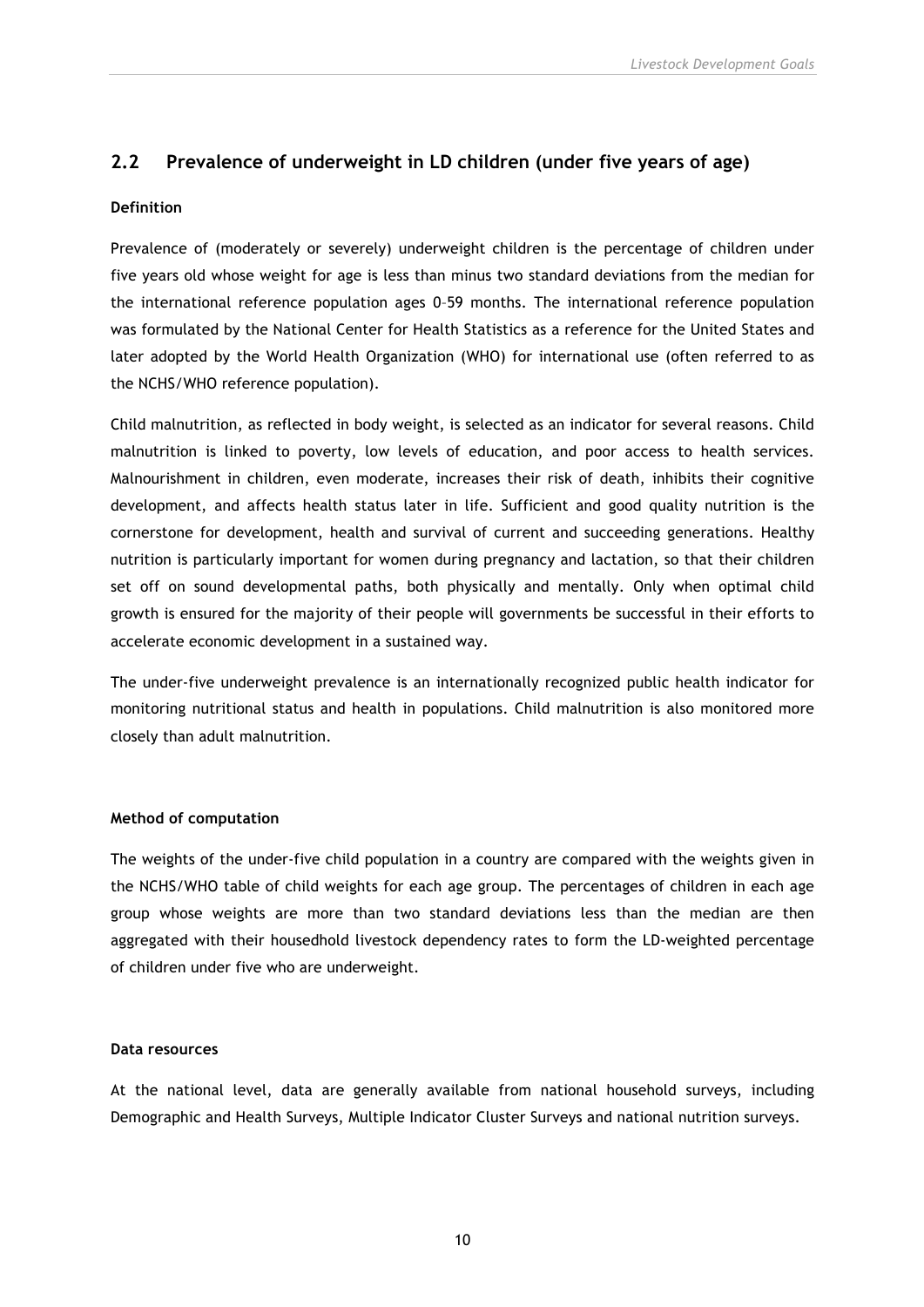For international comparisons and global or regional monitoring, the United Nation's Children's Fund (UNICEF) and WHO compile international data series and estimate regional and global figures based on data from national surveys.

# **Goal 3: Increase smallholder value-added**

#### **Objective**

Double budgets for public investment enhancing smallholder access to extension services and markets by 2015, with emphasis on public actions that raise productivity and reduce livestock market distortions.

#### **Indicators**

- 1. Total public outlays on smallholder extension services, as a percent of smallholder income.
- 2. Total factor productivity growth in smallholder production.
- 3. Smallholder value added as a percent of own livestock value added.
- 4. Livestock Income Gini Coefficient.
- 5. Livestock terms of trade.

# **3.1 Total outlays on smallholder extension services, as a percent of smallholder income**

**Definition**

**Method of computation**

**Data resource**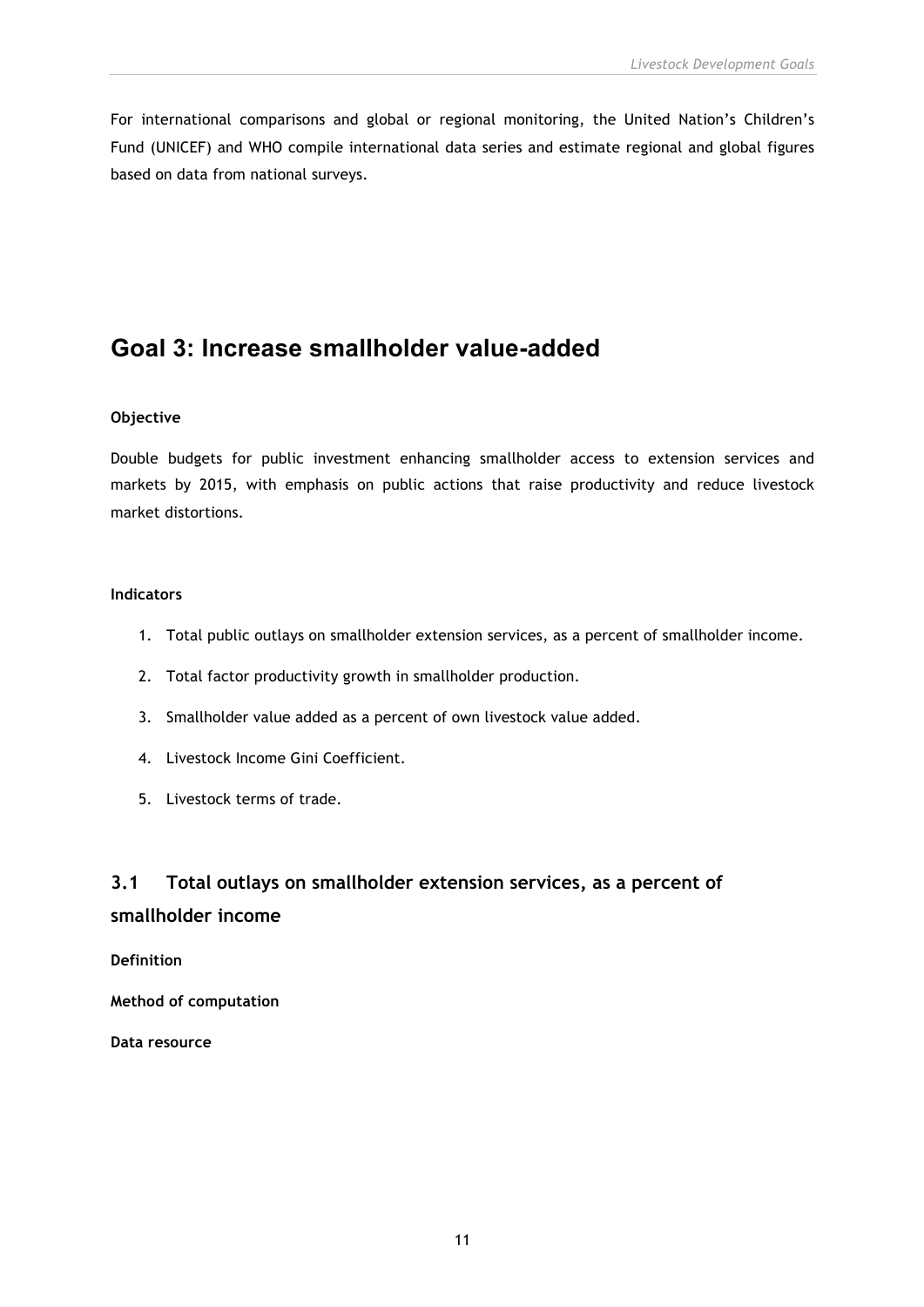## **3.2 Total factor productivity growth in smallholder production**

**Definition**

**Method of computation**

**Data resources**

### **3.3 Smallholder value added as a percent of own livestock value added.**

#### **Definition**

This indicator measures the proportion of value smallholders capture from the entire value chain extending from their own enterprise to final retail consumption of products derived from their own livestock.

#### **Method of computation**

**Data resources**

### **3.4 Livestock income Gini Coefficient**

#### **Definition**

This indicator measures disparity between the observed distribution of livestock income from a uniform income distribution.

#### **Method of computation**

This is a standard Gini formulation, restricted to the livestock component of household income.

#### **Data resources**

Household and rural enterprise surveys can generally be relied upon for this kind of data.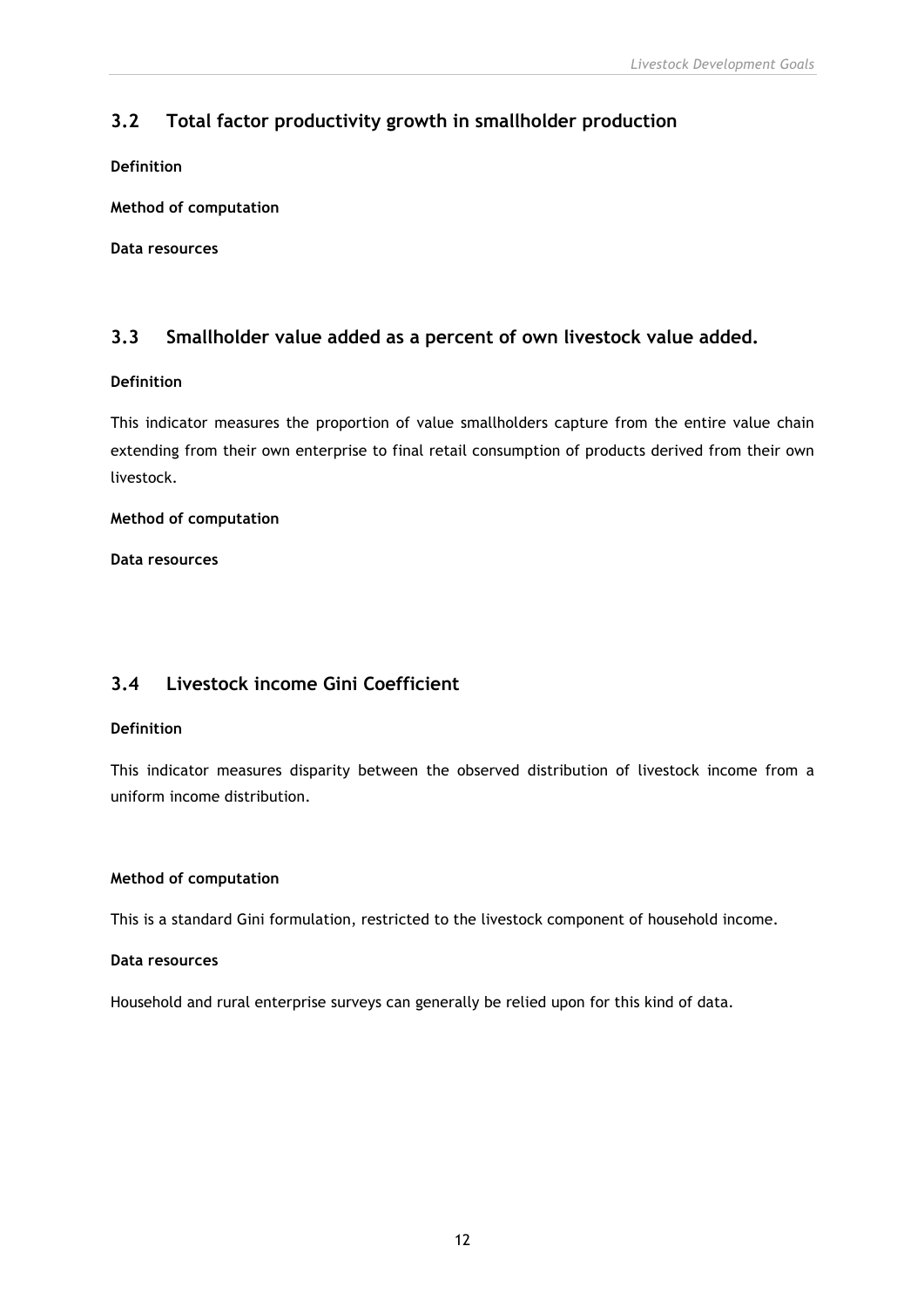### **3.5 Livestock terms of trade**

#### **Definition**

Livestock terms of trade is an index reflecting the price component of a livestock producer's balance sheets. This ratio contains revenue elements in the numerator and cost elements in the denominator, and thus as a positive correlation with the financial health of the livestock enterprise. It can be conveniently referred to as the "purchasing power of livestock" as a commodity in a market economy.

**Method of computation**

**Data resources**

# **Goal 4: Improve animal health (and welfare?)**

#### **Objective**

Promote higher standards for animal health (and welfare?), including hygienic and humane production and processing practices.

#### **Indicators**

- 1. Livestock health indicator
- 2. Smallholder livestock health indicator
- 3. Smallholder animal health adversity
- 4. Smallholder animal health gap
- 5. Smallholder animal health severity

### **4.1 Livestock health indicator**

#### **Definition**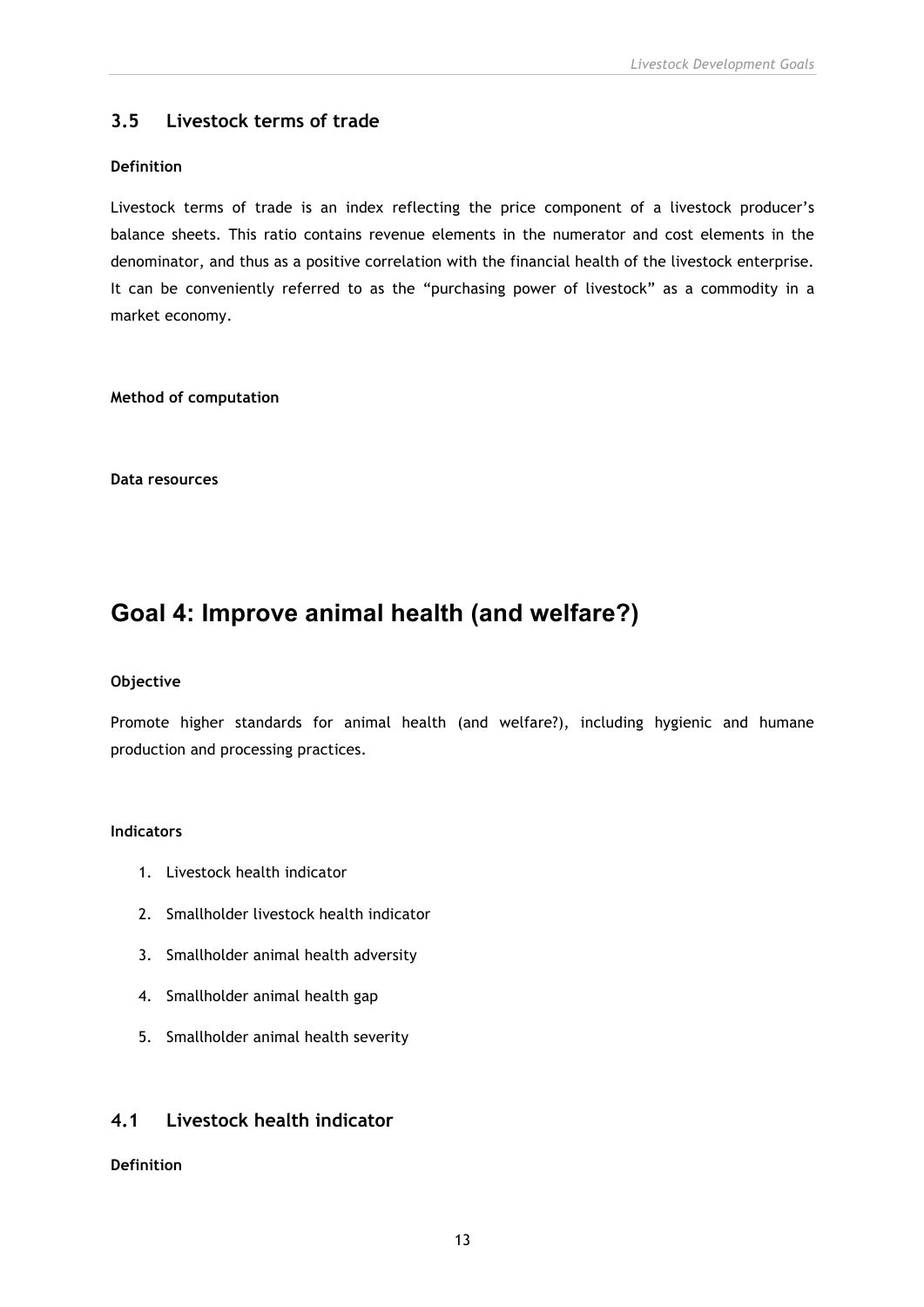This index is an overall measure of animal health and represents a composite of standard indicators from animal husbandry and veterinary practice. This indicator resembles the family of human development indices promulgated by UNDP.

#### **Method of computation**

Formally, we define the indicator as follows:

$$
LDI4.1(s, k) = 1 - \frac{1}{n} \sum_{i=1}^{n} \frac{L_{i,s,\text{max}} - L_{i,s,k}}{L_{i,s,\text{max}} - L_{i,s,\text{min}}}
$$

for livestock variety s and a given village, region, or country k. In this formula, L<sub>i</sub> denotes one of n animal health indicators. The universe of comparison (i.e. for determining max and min values) depends on the application at hand. Where k denotes villages or regions, the universe is national, but where k is an entire country the universe is a global or regional (i.e. West Africa) grouping.

Generically, we expect to see a relationship between this indicator and living standards as depicted in the following figure.



**Data resources**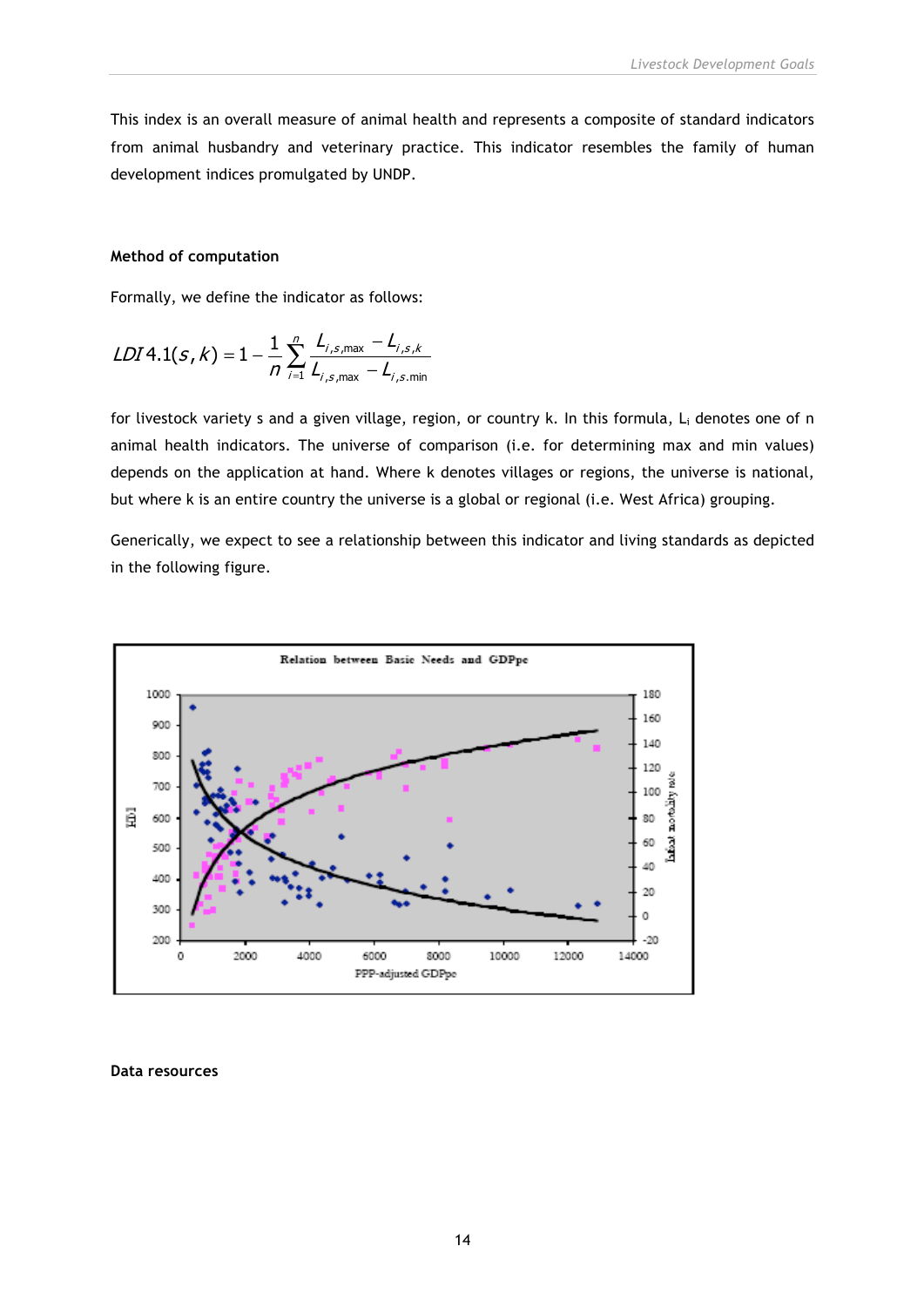### **4.2 Smallholder livestock health indicator**

#### **Definition**

This indicator is completely analogous to LDI 4.1, but its sampling is confined to smallholder livestock producers.

**Method of computation**

**Data resources**

### **4.3 Animal health adversity**

#### **Definition**

Beginning with a minimum standard for the animal health indicator LDI 4.1, smallholder animal health adversity measures the smallholder livestock headcount for those producers whose stocks fall below the minimum standard. In addition to measuring national, regional, or local prevalence of animal health challenges, this indicator is of special relevance to targeting of extension services and other smallholder assistance.

#### **Method of Computation**

Using the notation above, we define

$$
LDI4.3(s) = \frac{q_s}{n_s}
$$

where  $n_s$  denotes the total headcount of livestock holdings for producers of livestock type  $s_s$  denotes the number whose stocks are below minimum average health status.

#### **Data resources**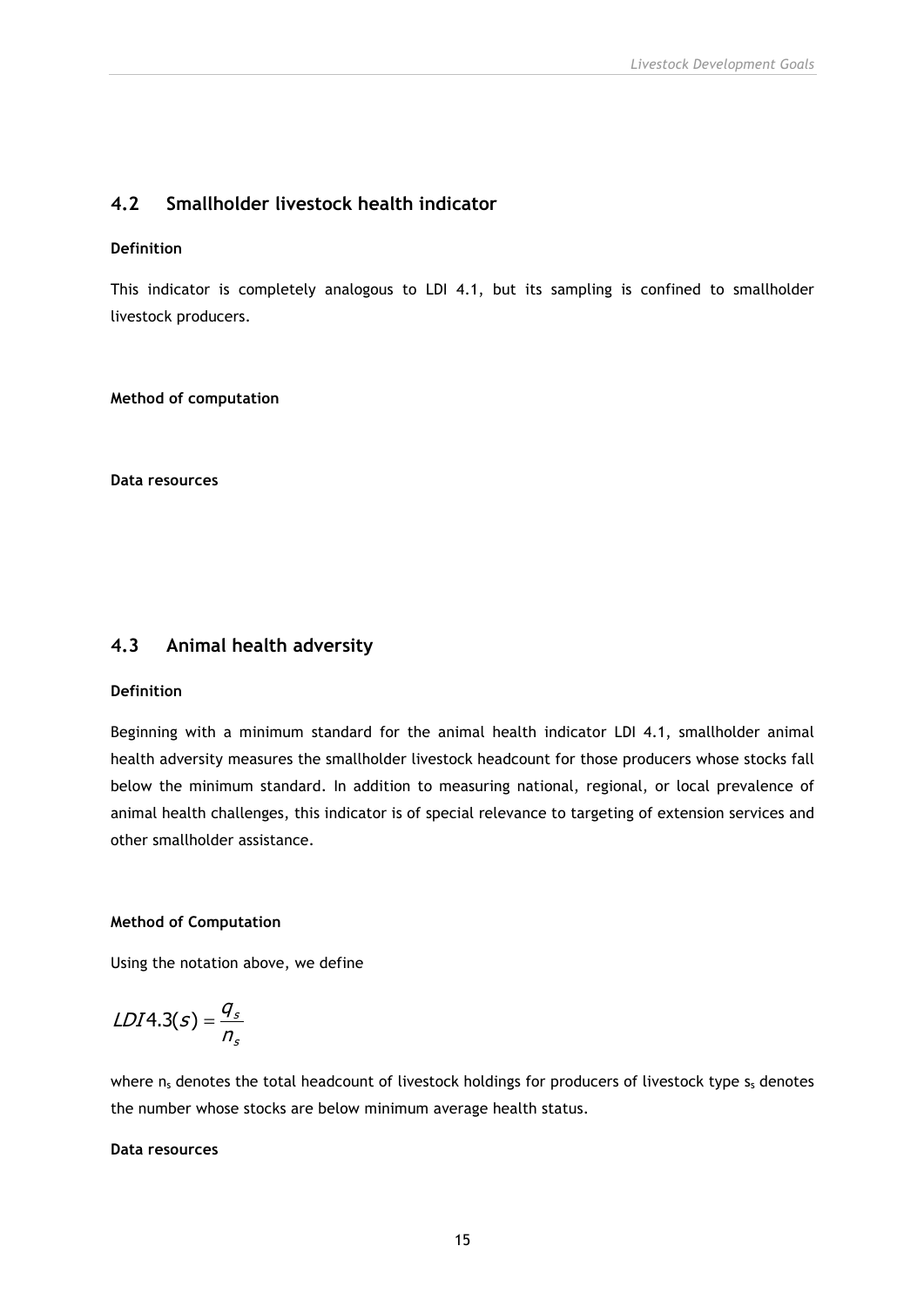#### **4.4 Smallholder animal health gap**

#### **Definition**

The smallholder animal health gap is the mean distance separating the smallholder livestock population from the minimum health standard (with healthy stocks being given a distance of zero), expressed as a percentage of the minimum standard line. The indicator measures the "animal health deficit" of the entire population, where the poverty deficit is the per capita amount of resources that would be needed to bring all poor people above the poverty line through perfectly targeted cash transfers?????.

#### **Method of computation**

The gap ratio is the sum of the health gap ratios for the population below the minimum health line, divided by the total population, which can be expressed as follows:

$$
LDIA.4 = \frac{1}{n} \sum_{1}^{q} \left( \frac{z - h_i}{z} \right)
$$

where z is the minimum health line,  $y_i$  is the income of individual i, q is the number of animals below the minimum health standard in a total population of n. The animal health gap can also be expressed (and thus calculated) as the product of the average health gap ratio below z and the headcount ratio, that is,

$$
HR = \frac{q}{n}
$$

where

*q* = number of animals below minimum health status line

*n* = total animal population size

Note that

$$
\sum_{1}^{q}(z-h_{i})
$$

#### denotes total animal health deficit of the poor

All these formulas are calculated based on data on individuals ( $y_i$  as individual income or consumption). If household-level data are used, the formulas have to be adjusted by the weight  $w_i$ ,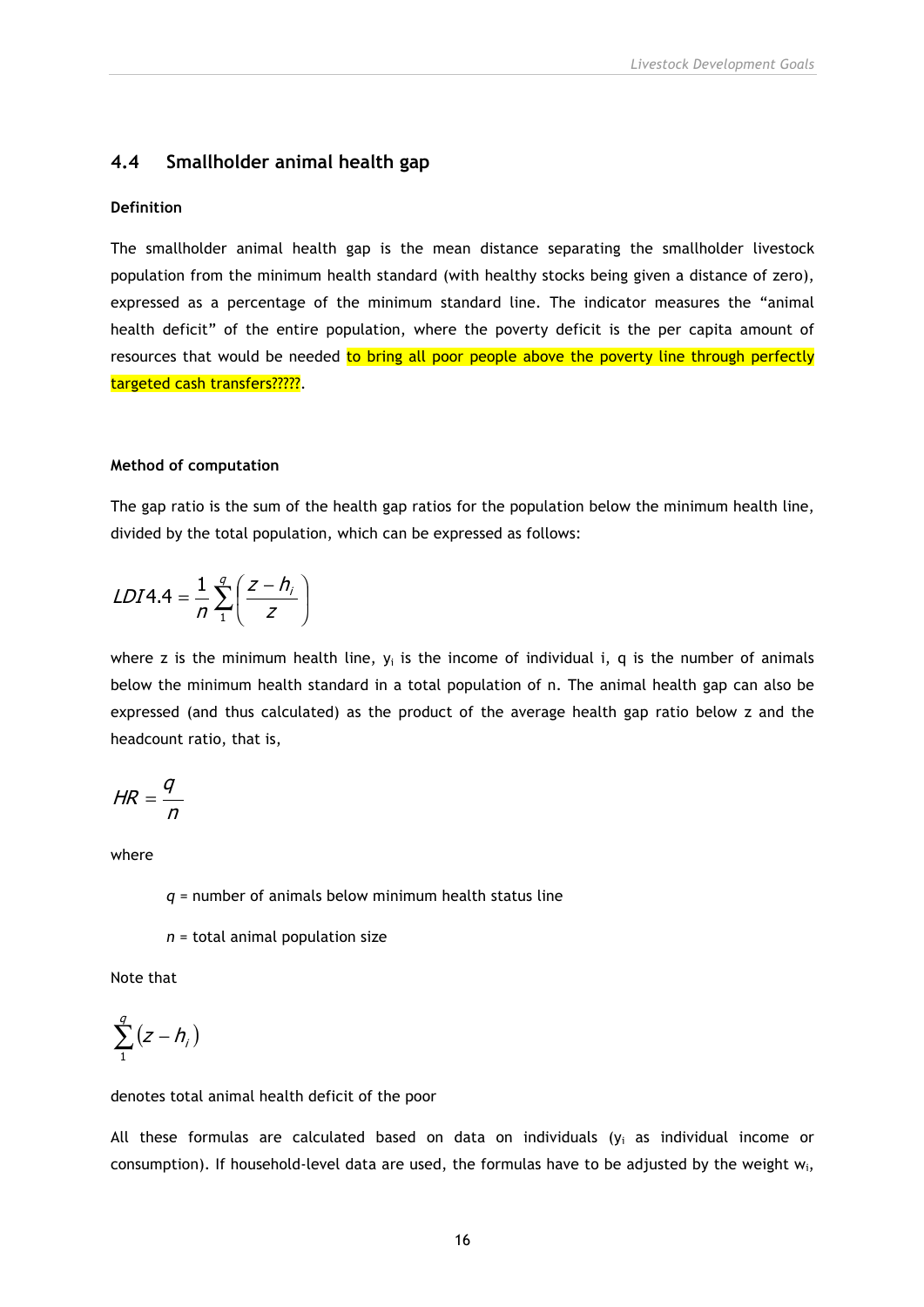which is the household size times the share of livestock income in total income and a sampling expansion factor for every household i.



**Data resources**

#### **4.5 Smallholder animal health severity**

#### **Definition**

This indicator measures the extent to which animal health status varies within smallholder livestock populations. For example smallholders in the urban periphery might have relatively high animal health indicators, while subsistence farmers in the hinterlands contend with high rates of animal health problems and their many attendant costs. High severity rates pose a significant barrier to extending market access and increasing livestock net income across national poor constituencies.

#### **Method of Computation**

Using the previous notation, smallholder animal health severity is measured as follows

$$
LDI4.5 = \frac{1}{n} \sum_{1}^{q} \left( \frac{z - h_i}{z} \right)^2
$$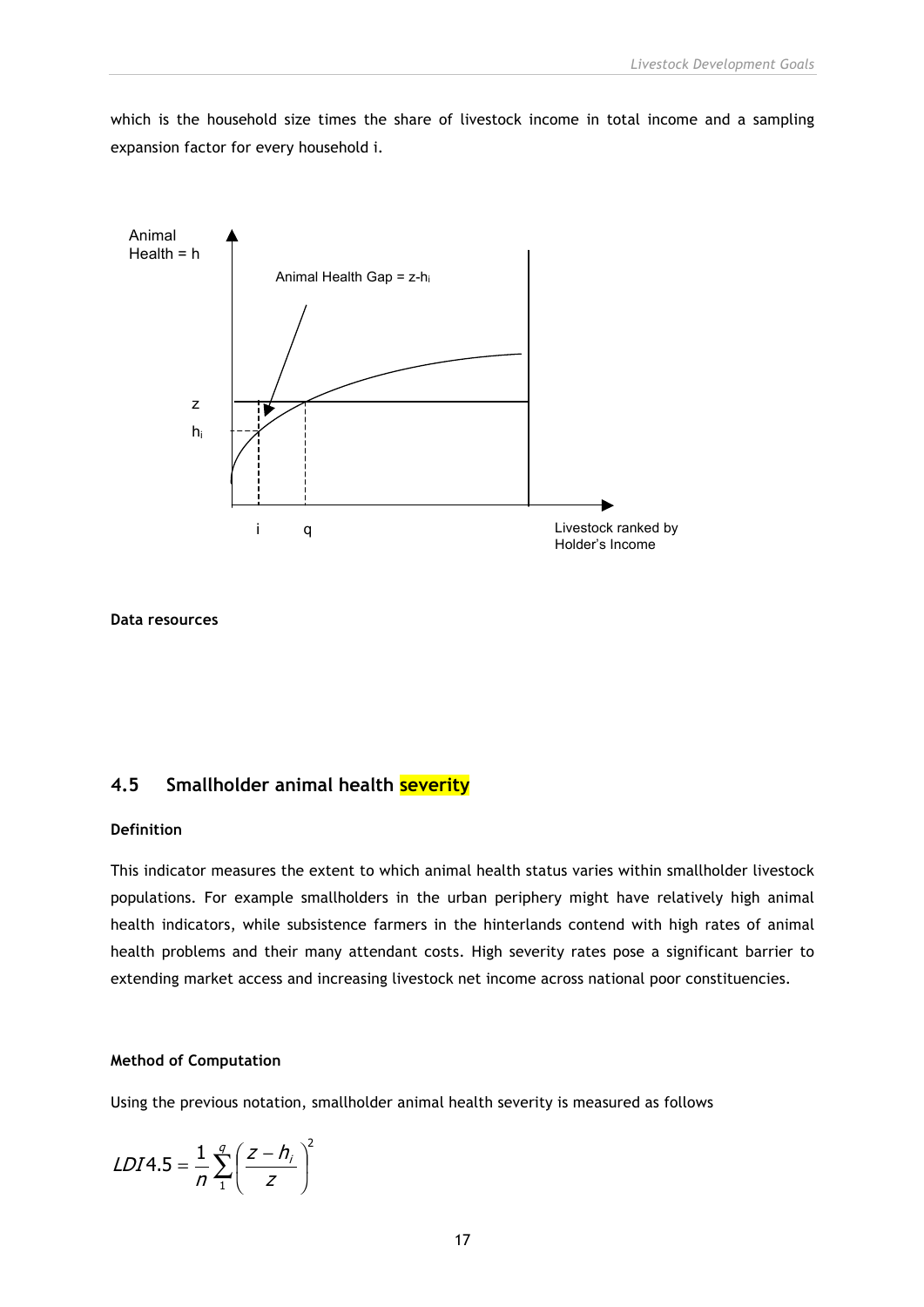which measures inequality of animal health status among the poor.

**Data resources**

# **Goal 5: Combat epidemic and zoonotic diseases**

#### **Objective**

Avert major epidemics and reduce the incidence of transboundary animal diseases and zoonoses by 1/2 by 2015.

#### **Indicators**

- 1. Epidemic and zoonotic animal disease prevalence indicator
- 2. Animal disease outbreak indicator
- 3. Veterinary extension indicator

#### **5.1 Animal disease prevalence indicator**

#### **Definition**

Prevalence of animal disease, by disease and animal type, is the number of cases as a percent of the stock under consideration (national, regional, or local). Stock mortality rates are also of interest.

The indicator allows highly endemic countries to monitor disease and death from malaria, which have been increasing over the last two decades due to deteriorating health systems, growing drug and insecticide resistance, periodic changes in weather patterns, civil unrest, human migration and population displacement.

#### **Method of computation**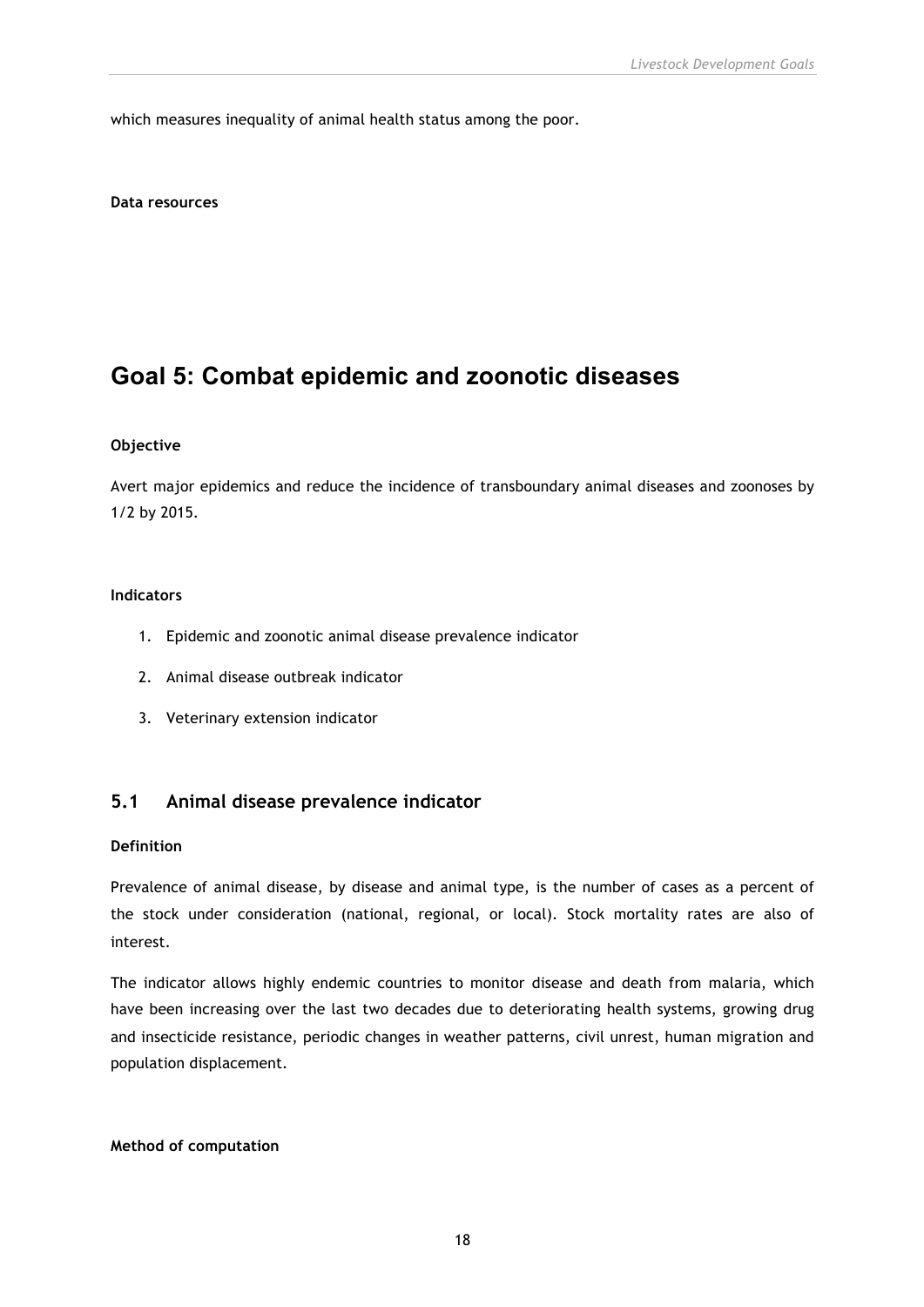Prevalence is expressed as infected and/or lost animals measured in proportion to a reference population. At the national level, this could be per 100,000 animals, while at the local level it would be an average percent of household or village stocks.

#### **Data resources**

Data come from administrative sources, household surveys, and animal health statistics registrations.

### **5.2 Animal disease outbreak indicator**

#### **Definition**

The scope of animal disease outbreaks is an important indicator of contagion risk and the efficacy of monitoring/reporting systems. This indicator measures the relative headcount radius of disease outbreaks in a given time period. The larger is the value of the indicator, the greater the risk of widespread contagion. In the case of epizootic diseases, this risk extended automatically from the animal to human populations. In the case of potential epizootic diseases (e.g. HPAI), higher values of LDI 5.2 indicate higher risk from mutagenic incubation, i.e. increased risk for mutation to homocontagious disease varieties.

#### **Method of computation**

Formally, we define the indicator as follows:

LDI5.2(d, s, k) = 
$$
\frac{1}{n} \sum_{i=1}^{n} H_{i,d,s,k}
$$

for livestock variety s and a given village, region, or country k. In this formula,  $H_i$  denotes the infected livestock headcount for household, commune, or village i in a sample universe k of n such reporting episodes. The universe of comparison.

#### **Data resources**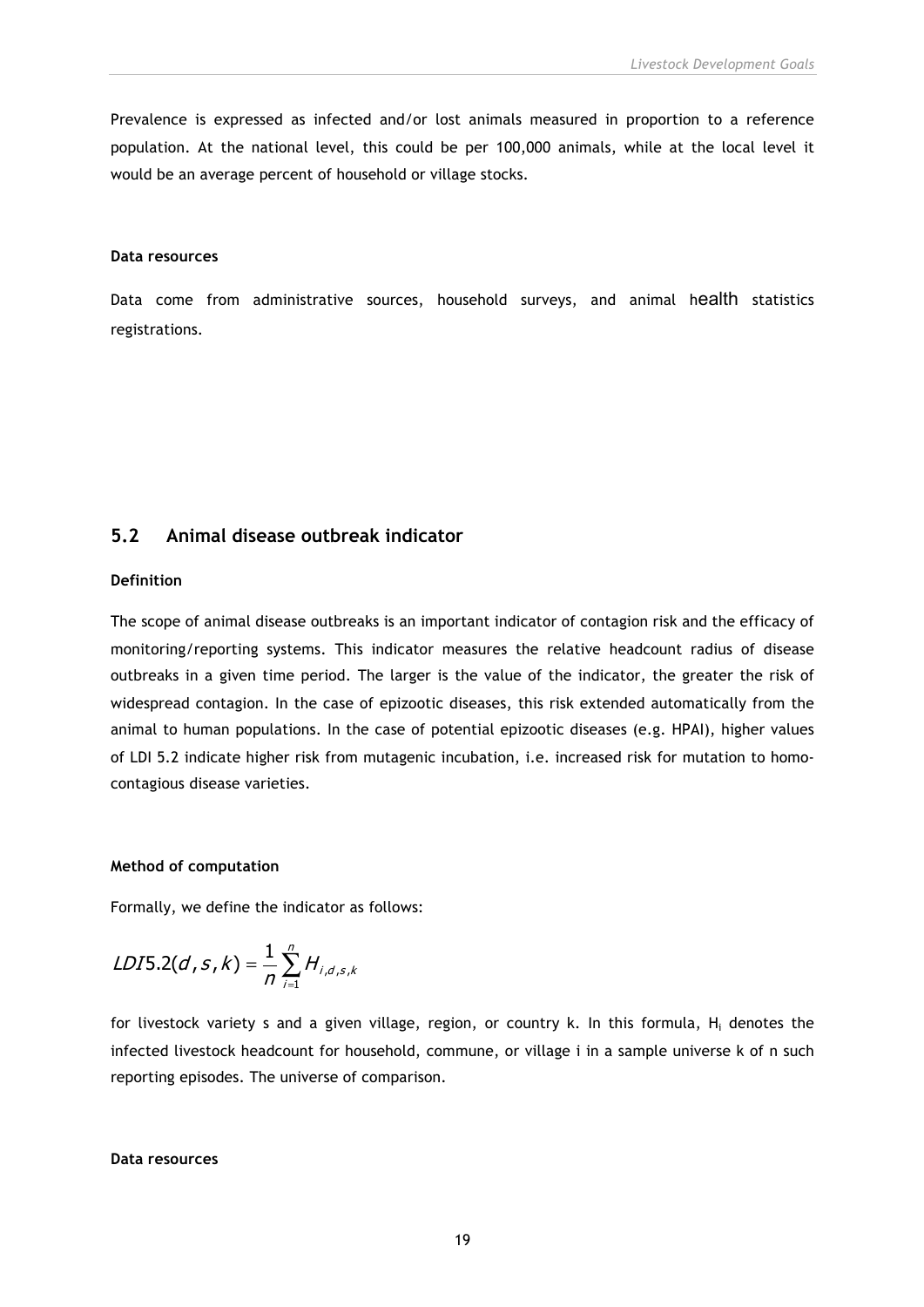### **5.3 Veterinary extension indicator / Vaccination coverage ??**

#### **Definition**

This indicator measures total domestic and foreign spending on veterinary services for livestock production and maintenance.

#### **Method of computation**

Expenditures on livestock veterinary extension services, expressed as a percent of livestock GDP and/or livestock value of output, at the national, regional, or local level. Expenditures include public and private outlays to initiate, deliver, and sustain fee-based and free services.

**Data resources**

# **Goal 6: Ensure sustainability of livestock keeping**

#### **Objective**

Integrate the principles of sustainable development into livestock policies and programs. Avoid overstocking and promote sustainable patterns of land and water use, agrochemical and pharmaceutical application.

#### **Indicators**

#### 1. Average nutrient balances.

2. Proportion of smallholders with access to secure land tenure.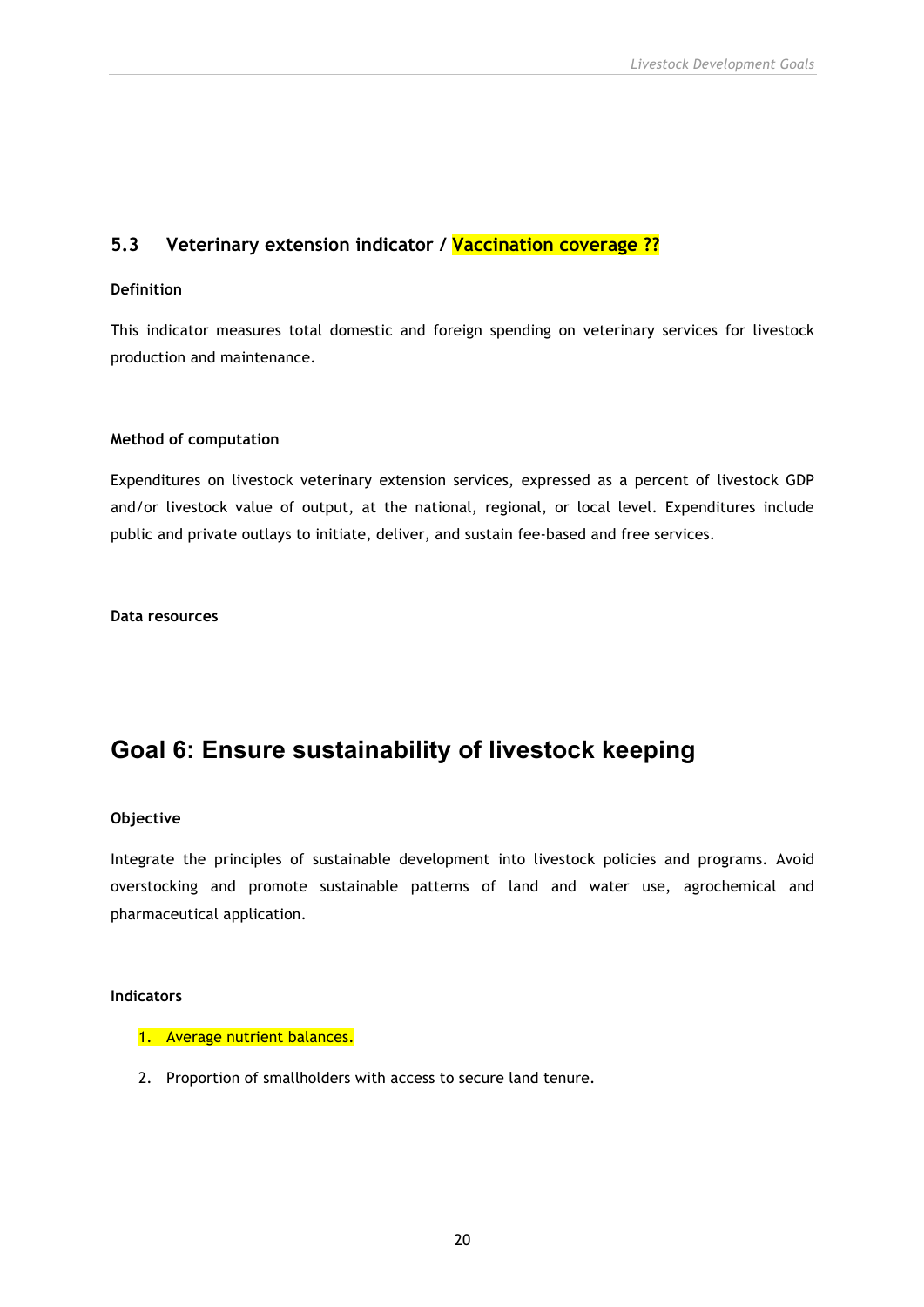### **6.1 Proportion of feed based livestock development**

#### **Definition**

This indicator measures the share of livestock production that is sustained by marketable feed and fodder, as opposed to free range and foraged sources of livestock nutrition. This measure is thought to indicate the degree to which livestock production is profitable independently of local natural resource constraints.

**Method of computation**

**Data resources**

### **6.2 Proportion of households with access to secure land tenure**

**Definition**

#### **Method of computation**

#### **Data resources**

Data come mainly from household surveys such as Demographic and Health Surveys, Multiple Indicator Cluster Surveys and Joint Monitoring Programme questionnaires. In countries without such data from surveys, data can be derived from population and housing censuses, which usually include questions about housing tenure ?????????????.

# **Goal 7: Conserve indigenous livestock varieties**

**Objective**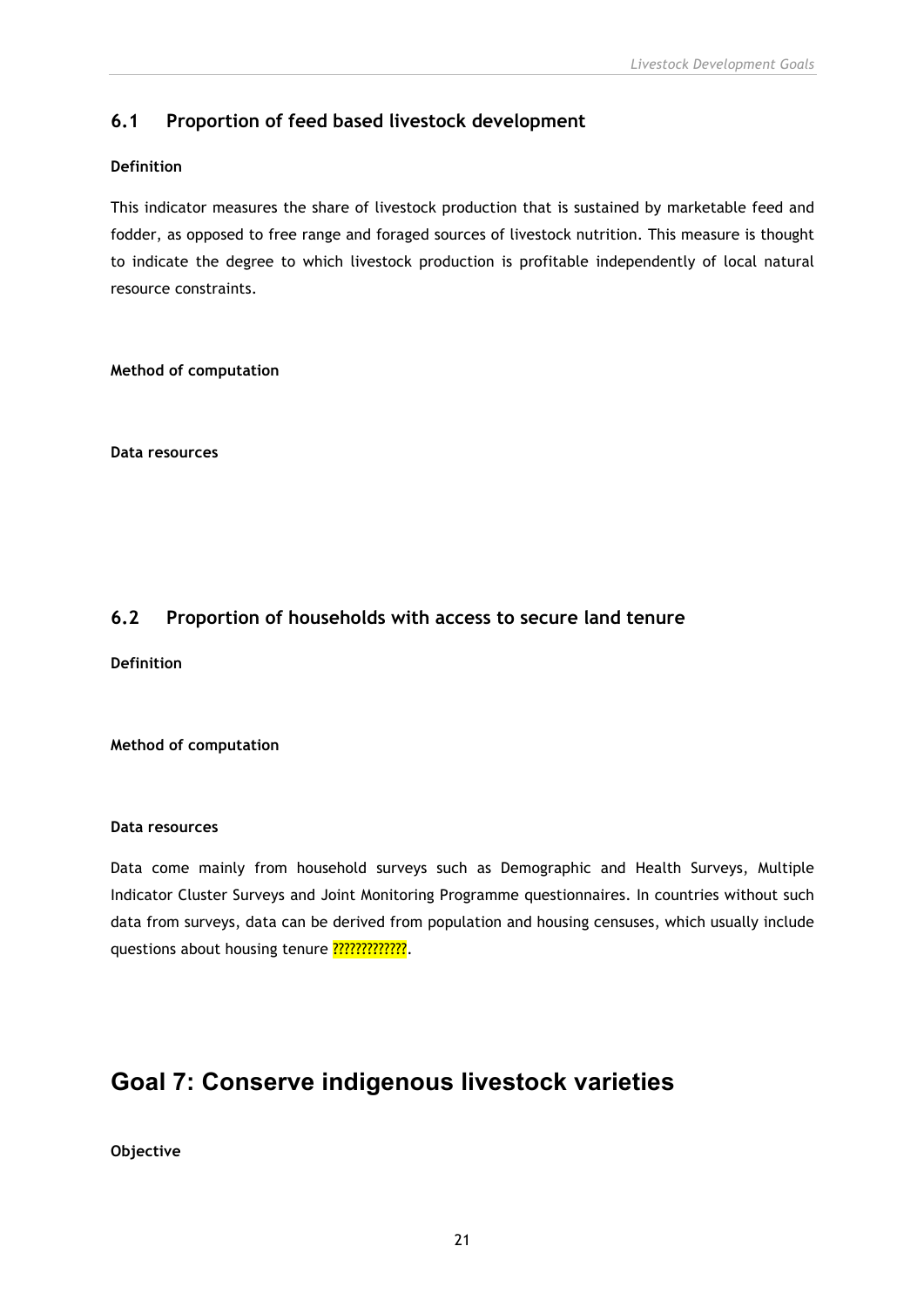Each country shall maintain a complete inventory of domestic livestock varieties, including detailed scientific and economic descriptions, and promote conservation of legacy genetic material.

#### **Indicators**

- 1. Index of indigenous livestock registration
- 2. Indigenous livestock viability
- 3. Indigenous livestock radiation

### **7.1 Index of indigenous livestock registration**

#### **Definition**

Livestock inventory registration consists of three components: identification, isolation, and certified reproduction. Identification is the first stage, consisting of DNA registration of a unique animal variety. Isolation entails registration of live, ongoing husbandry for a given variety in a private or publicly supported setting. Finally, certified reproduction entails registered double matching of the same species over at least three generations, with capacity to sustain this breeding.

#### **Method of computation**

Given these three criteria, the corresponding index measures the number of such instances, with weights corresponding to the significance of each, as follows

$$
LDI7.1(s) = \sum_{i=1}^3 w_i L_{si}
$$

where  $L_{si}$  denotes producer headcounts for each of the three components and  $w_i$  are weights assigned for the case at hand.

**Data resources**

### **7.2 Indigenous livestock viability**

#### **Definition**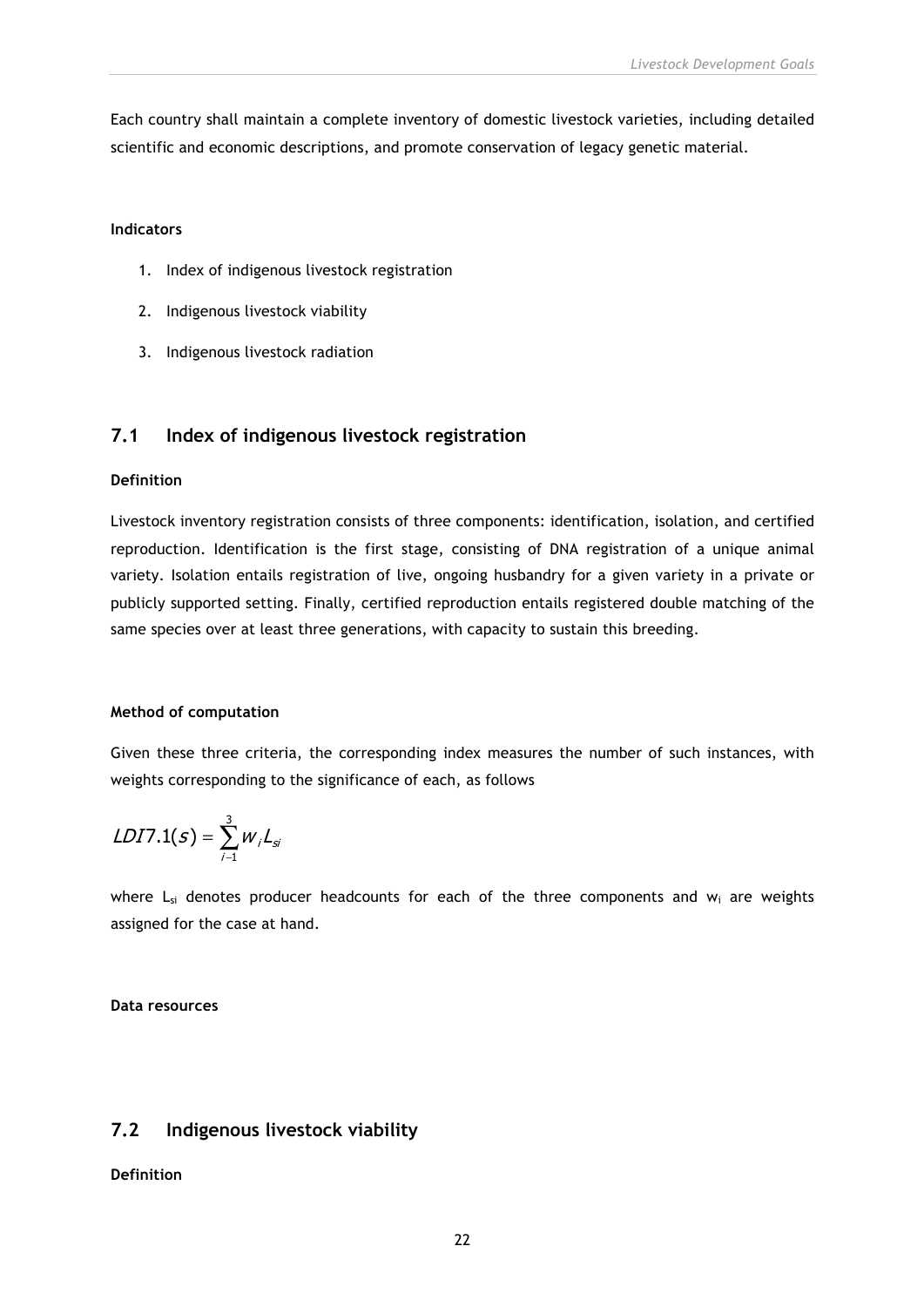A measure of the modern persistence of indigenous varieties, this index compares indigenous livestock to imported varieties in the domestic animal population.

#### **Method of Computation**

Headcount of all indigenous varieties as a percent of total national, regional, or local livestock headcount. Can also be calculated in value terms.

#### **Data resources**

### **7.3 Indigenous livestock radiation**

#### **Definition**

A measure of the degree to which indigenous genetic material has infiltrated the domestic livestock gene pool, this is a measure of the localization of domestic animal populations.

#### **Method of computation**

This indicator is a headcount of all livestock with indigenous genetic markers, weighted by the proportion of their indigenous ancestry, divided by domestic livestock headcount, but species and locality (national, regional, or local).

**Data resources**

# **Goal 8: Develop a global partnership for pro-poor livestock policy development, market standards and technology sharing.**

**Objective**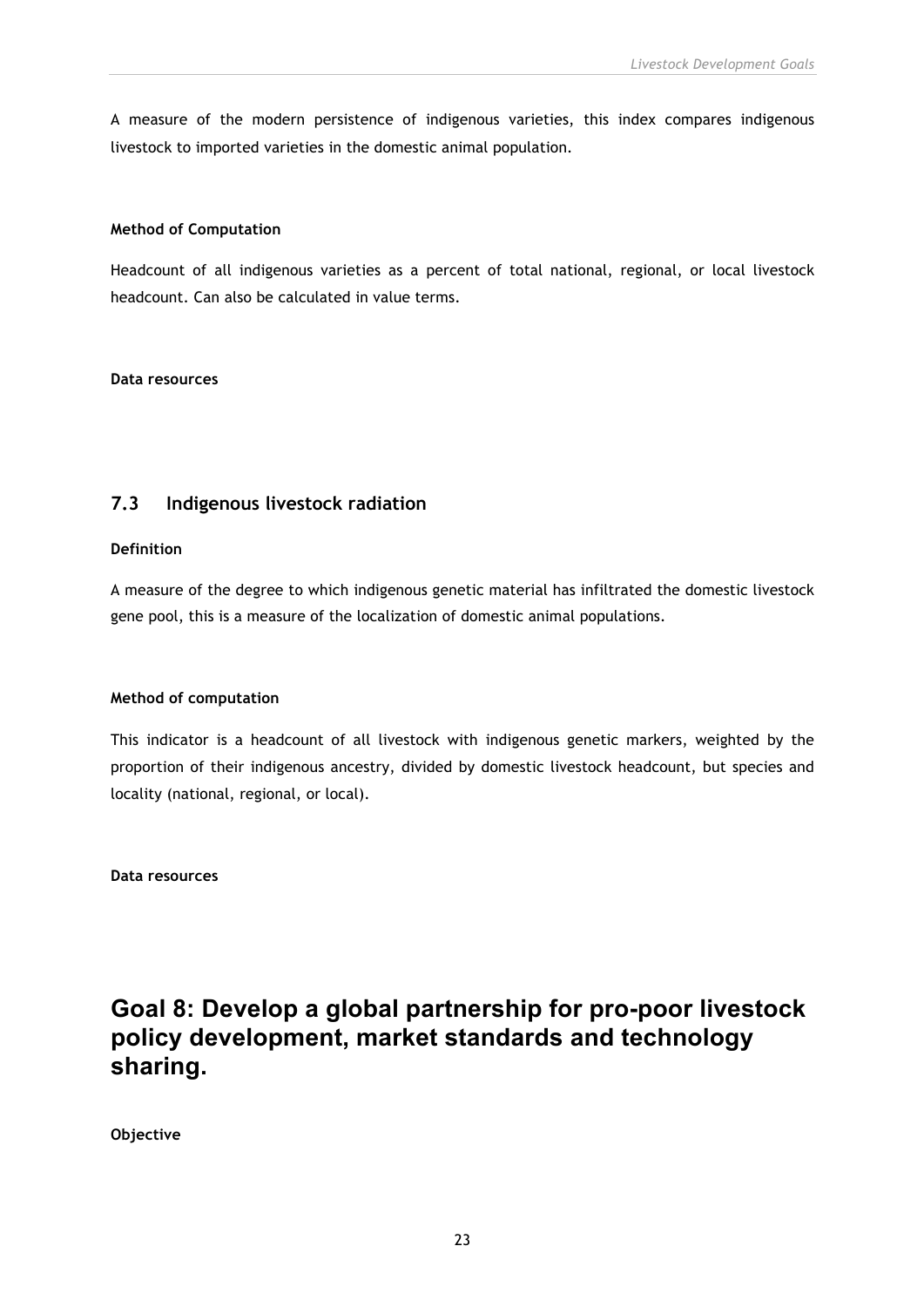Establish a clearing house for dissemination and sharing of intellectual property, genetic material, and technologies related to livestock production, processing and marketing.

#### **Indicators**

- 1. Net ODA directed to smallholder agriculture or rural poverty, as a percentage of OECD/DAC donors' gross national income.
- 2. Proportion of bilateral, sector-allocable ODA of OECD/DAC donors for livestock and livestock related development.
- 3. Proportion of livestock product trade covered by administrative measures.
- 4. Proportion of total developed country imports (by value and excluding arms) of livestock products from developing countries and from least developed countries, admitted free of duty.

# **8.1 Net ODA directed to smallholder agriculture or rural poverty, as a percentage of OECD/DAC donors' gross national income**

#### **Definition**

Official development assistance (ODA) comprises grants or loans to developing countries and territories on the Organisation for Economic Co-operation and Development/Development Assistance Committee (OECD/DAC) list of aid recipients that are undertaken by the official sector with promotion of economic development and welfare as the main objective and at concessional financial terms (if a loan, having a grant element of at least 25 percent). Technical cooperation is included. Grants, loans and credits for military purposes are excluded. Also excluded are aid to more advanced developing and transition countries as determined by the DAC.

Donors' gross national income (GNI) at market prices is the sum of gross primary incomes receivable by resident institutional units and sectors. GNI at market prices was called gross national product (GNP) in the 1953 System of National Accounts. In contrast to gross domestic product (GDP), GNI is a concept of income (primary income) rather than value added.

#### **Method of computation**

GNI is equal to GDP (GDP at market prices represents the final result of the production activity of resident producer units) less primary incomes payable to non-resident units plus primary incomes receivable from non-resident units. In other words, GNI is equal to GDP less taxes (less subsidies) on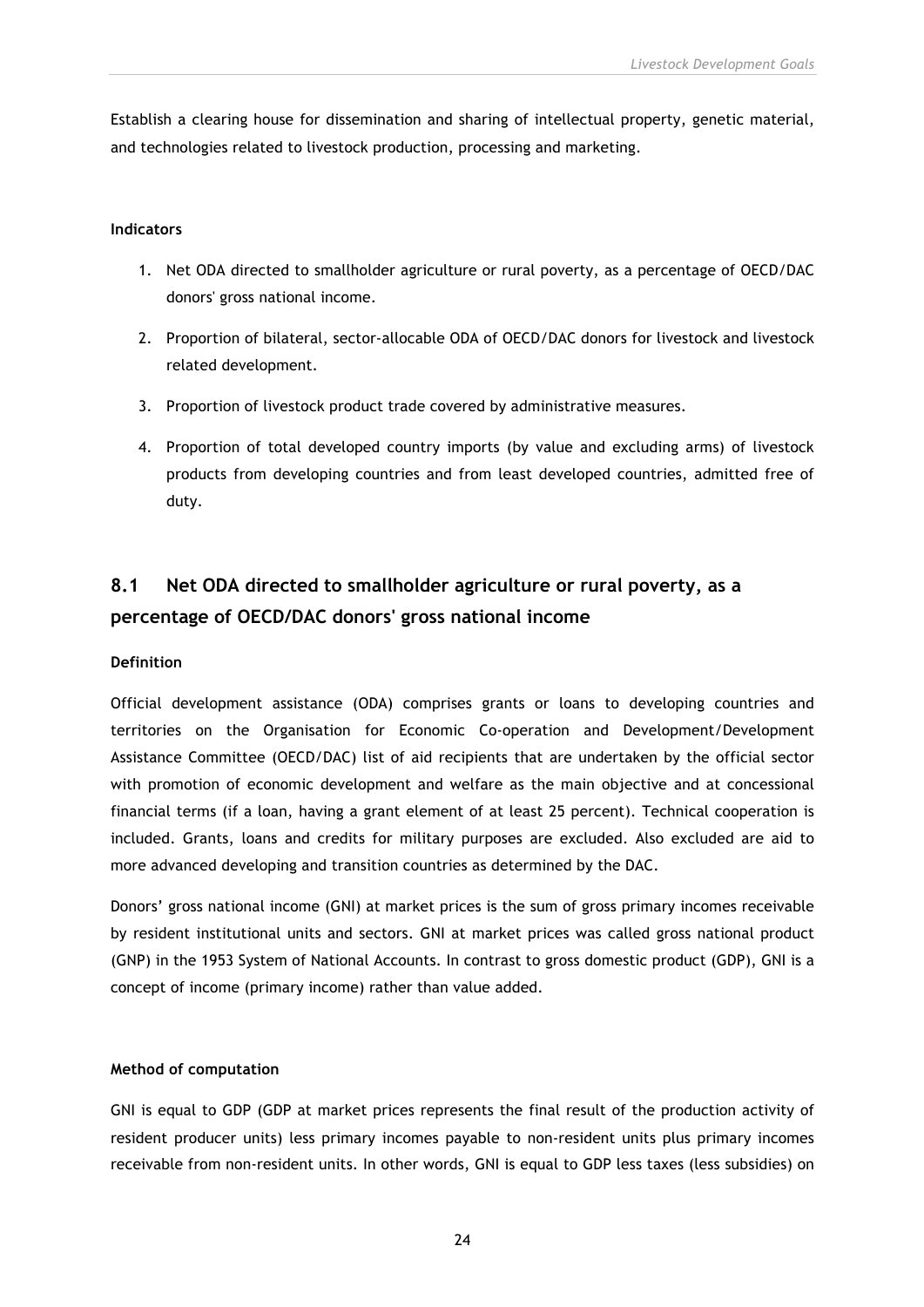production and imports, compensation of employees and property income payable to the rest of the world plus the corresponding items receivable from the rest of the world.

#### **Data resources**

Data are compiled by OECD/DAC.

# **8.2 Proportion of bilateral, sector-allocable ODA of OECD/DAC donors for livestock and livestock related development**

#### **Definition**

Official development assistance (ODA) comprises grants or loans to developing countries and territories on the Organisation for Economic Co-operation and Development/Development Assistance Committee (OECD/DAC) list of aid recipients that are undertaken by the official sector with promotion of economic development and welfare as the main objective and at concessional financial terms (if a loan, having a grant element of at least 25 percent). Technical cooperation is included. Grants, loans and credits for military purposes are excluded. Also excluded are aid to more advanced developing and transition countries as determined by the DAC. Bilateral official development assistance is from one country to another.

#### **Data resources**

Compiled by OECD/DAC.

# **8.3 Proportion of agricultural trade covered by administrative measures that distort trade**

#### **Definition**

The percent of total agricultural imports and exports that are covered by export taxes, import tariffs and quantity restrictions, as well as other measures that distort trade flows. Of particular relevance in the present context are livestock products and animal feeds.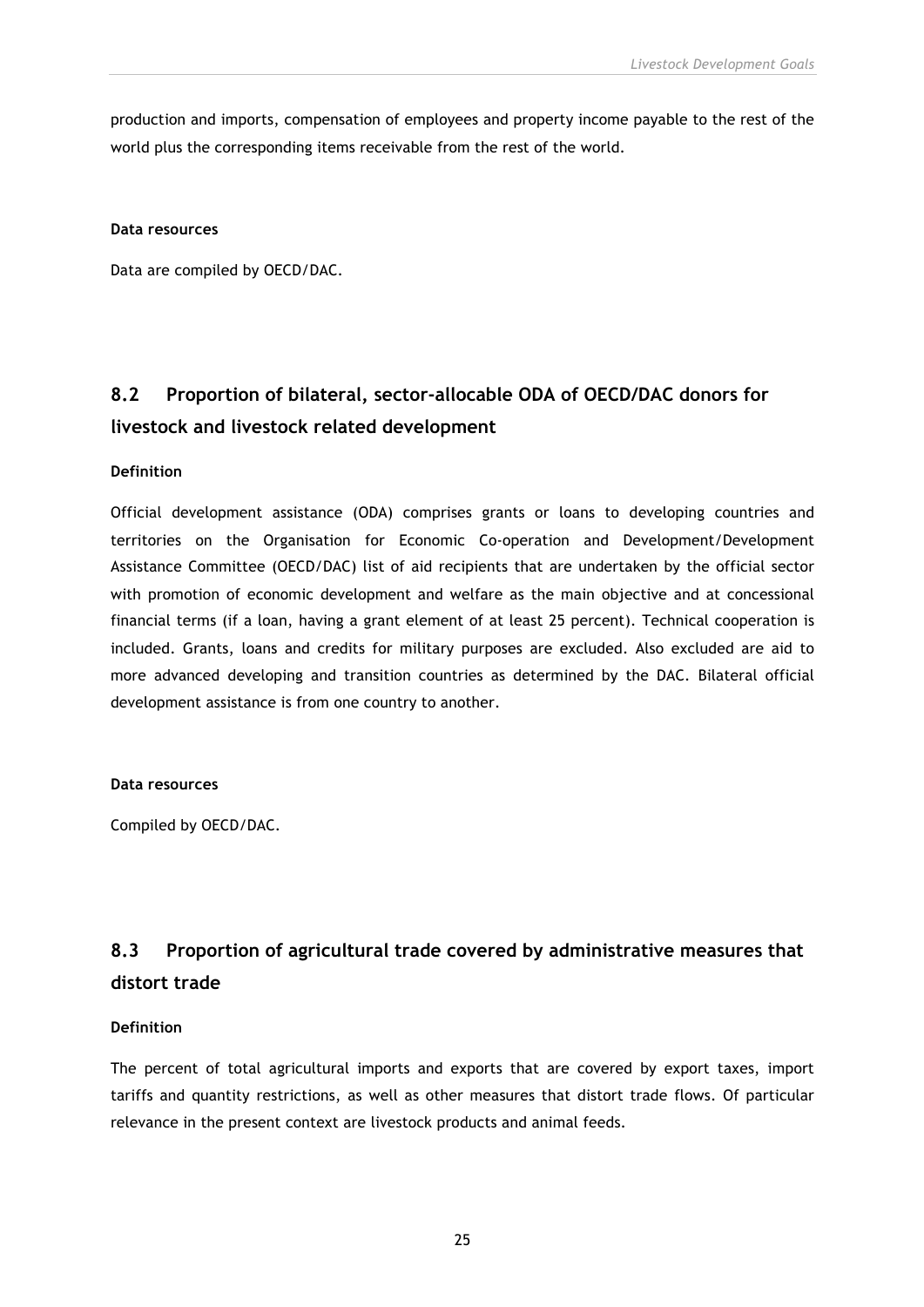#### **Method of computation**

**Data resources**

# **8.4 Proportion of total developed country imports (by value and excluding arms) of livestock products from developing countries and from least developed countries, admitted free of duty**

#### **Definition**

Imports and imported value of goods (merchandise) are goods that add to the stock of material resources of a country by entering its economic territory. Goods simply being transported through a country (goods in transit) or temporarily admitted (except for goods for inward processing) do not add to the stock of material resources of a country and are not included in the international merchandise trade statistics. In many cases, a country's economic territory largely coincides with its customs territory, which is the territory in which the customs laws of a country apply in full. Goods admitted free of duties are exports of goods (excluding arms) received from developing countries and admitted without tariffs to developed countries.

There is no established convention for the designation of developed and developing countries or areas in the United Nations system. In common practice, Japan in Asia, Canada and the United States in North America, Australia and New Zealand in Oceania and Europe are considered 'developed' regions or areas. In international trade statistics, the Southern African Customs Union is also treated as a developed region and Israel as a developed country; countries emerging from the former Yugoslavia are treated as developing countries; and countries of Eastern Europe and European countries of the former Soviet Union are not included under either developed or developing regions.

The indicator monitors the international effort made to remove barriers to trade for developing countries, to encourage the achievement of the Millennium Development Goals. Poor people in developing countries work primarily in agriculture and labor-intensive manufactures, sectors that confront the greatest trade barriers. Removing barriers to merchandise trade, therefore, could increase growth in these countries by a significant amount.

#### **Method of computation**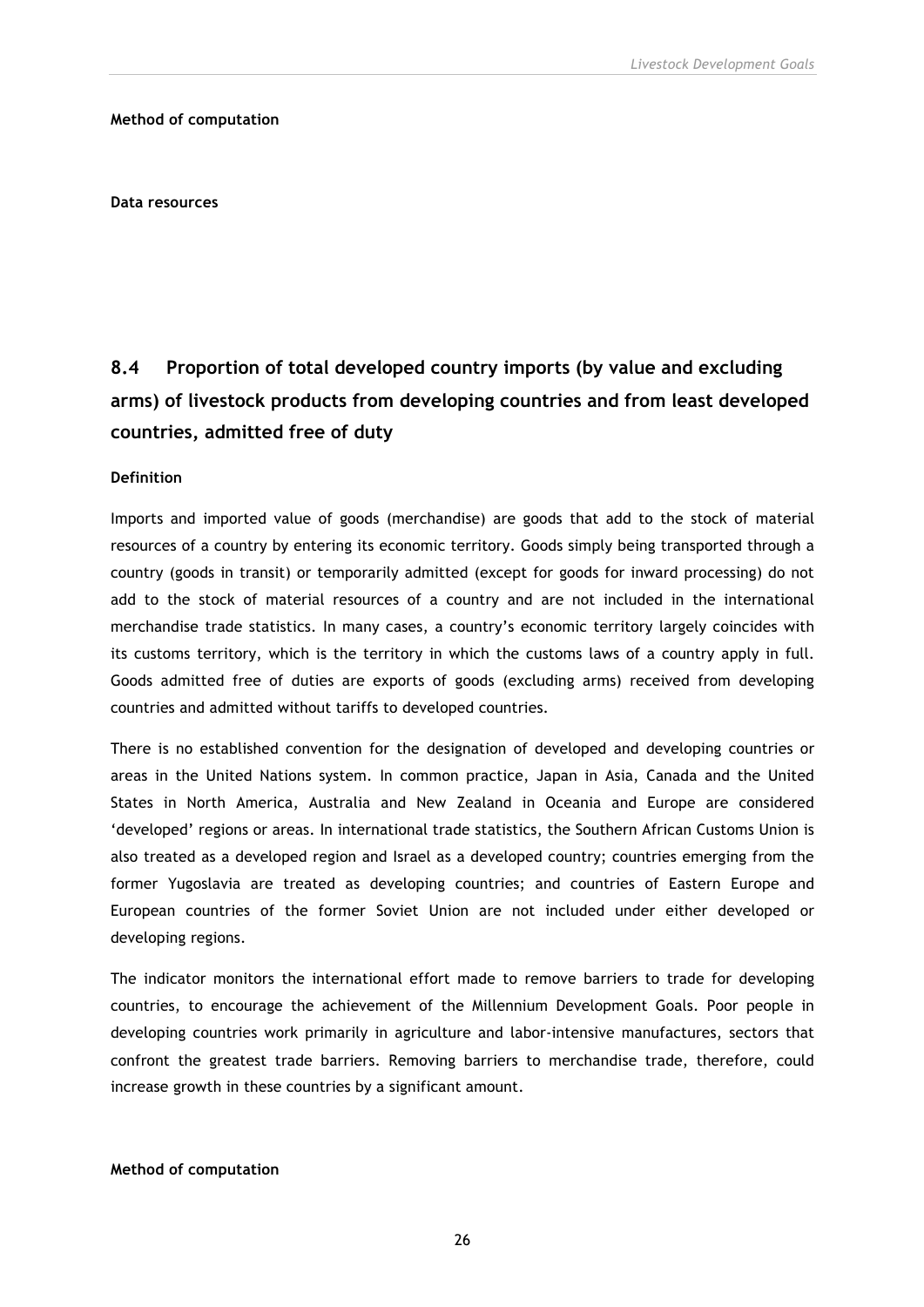To value their exports, countries can choose free-on-board (f.o.b.) values, which include only the transaction value of the goods and the value of services performed to deliver goods to the border of the exporting country, or cost, insurance and freight (c.i.f.) values, which add to this the value of the services performed to deliver the goods from the border of the exporting country to the border of the importing country. It is recommended that imported goods be valued at c.i.f. prices for statistical purposes. Specific duties "not expressed as a proportion of the declared value" may or may not be included in calculations of goods admitted free of duties.

#### **Data resource**

This indicator is calculated by the United Nations Conference on Trade and Development in collaboration with the World Bank and the World Trade Organization, from the Trade Analysis and Information System (TRAINS) CD-ROM, version 8 (2002).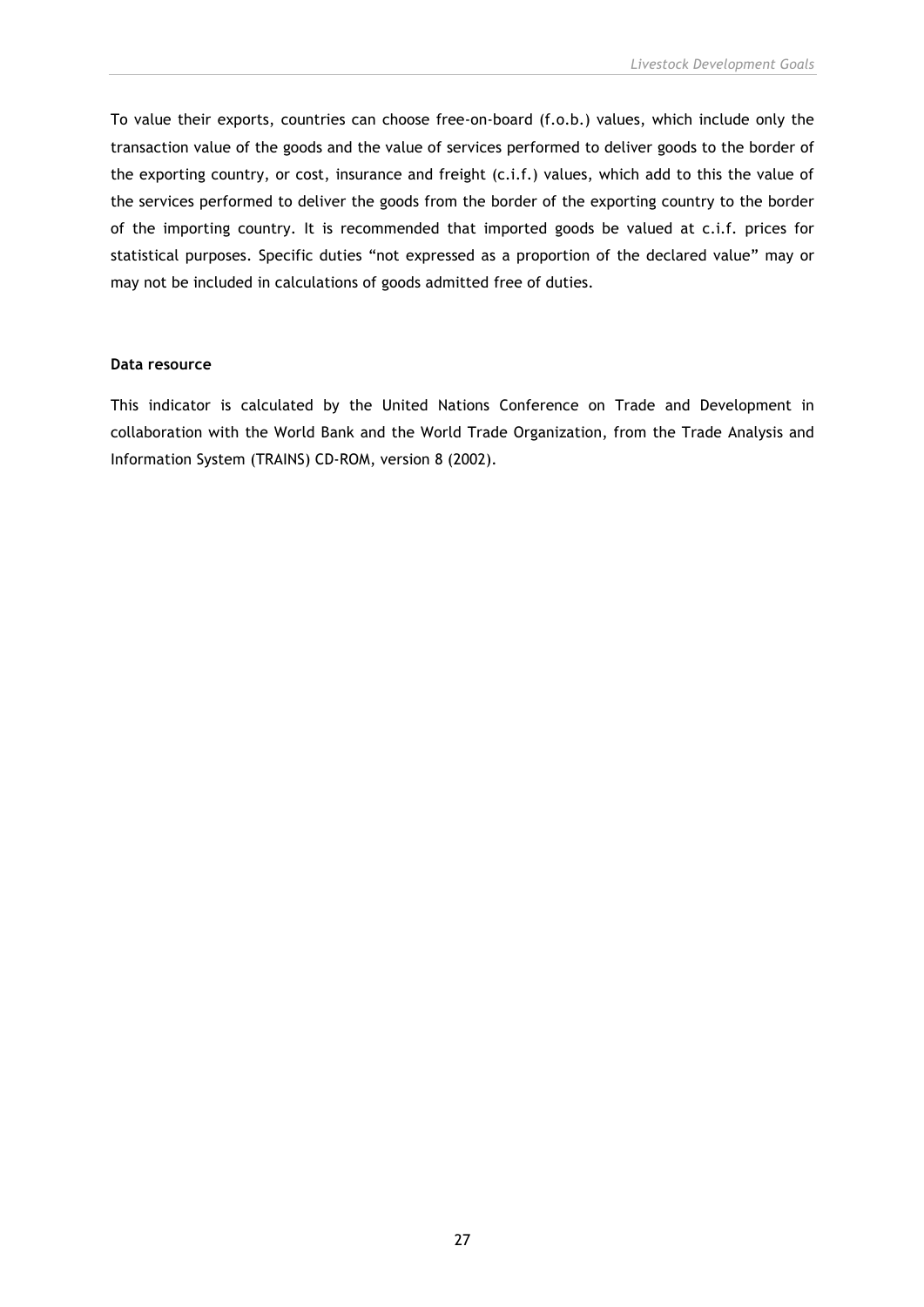# **References**

"The State of Food Insecurity in the World", annual, Food and Agriculture Organization.

- Country or Area Codes for Statistical Use, United Nations Statistics Division, series M, no. 49, rev. 4 (United Nations publication sales no. M.98.XVII.9).
- Development Cooperation Report, annual, Organisation for Economic Co-operation and Development/Development Assistance Committee (www.oecd.org/dac).
- Development Cooperation Report, annual, Organisation for Economic Co-operation and Development/Development Assistance Committee (www.oecd.org/dac).
- Global Database on Child Growth, World Health Organization (www.who.org).
- Indicators of Sustainable Development: Guidelines and Methodologies, 2001, United Nations Division for Sustainable Development (www.un.org/esa/sustdev/natlinfo/indicators/isd.htm).
- International Development Statistics (CD-ROM), (technical notes, glossary and table of aid recipients), annual, Organisation for Economic Co-operation and Development/Development Assistance Committee (www.oecd.org/dac).
- International Development Statistics (CD-ROM), (technical notes, glossary and table of aid recipients), annual, Organisation for Economic Co-operation and Development/Development Assistance Committee (www.oecd.org/dac).
- International Merchandise Trade Statistics—Concepts and Definitions, series F, no. 52, rev. 2, United Nations (United Nations publication sales no. E.98.XVII.16, paras. 14 and 115-116), for import goods.
- Lydia Zepeda (ed.) (2001) Agricultural Investment and Productivity in Developing Countries, FAO Economic and Social Development Paper 148, Rome. http://www.fao.org/documents/show\_cdr.asp?url\_file=/DOCREP/003/X9447E/x9447e09.htm
- Lydia Zepeda (ed.) (2001) Agricultural Investment and Productivity in Developing Countries, FAO Economic and Social Development Paper 148, Rome. http://www.fao.org/documents/show\_cdr.asp?url\_file=/DOCREP/003/X9447E/x9447e09.htm
- Proceedings of the International Scientific Symposium on Measurement and Assessment of Food Deprivation and Undernutrition, "FAO Methodology for Estimating the Prevalence of Undernourishment", 2002, Food Insecurity and Vulnerability Information and Mapping Systems, Food and Agriculture Organization.
- System of National Accounts, 1993, United Nations, Commission of the European Communities, International Monetary Fund, Organisation for Economic Co-operation and Development and